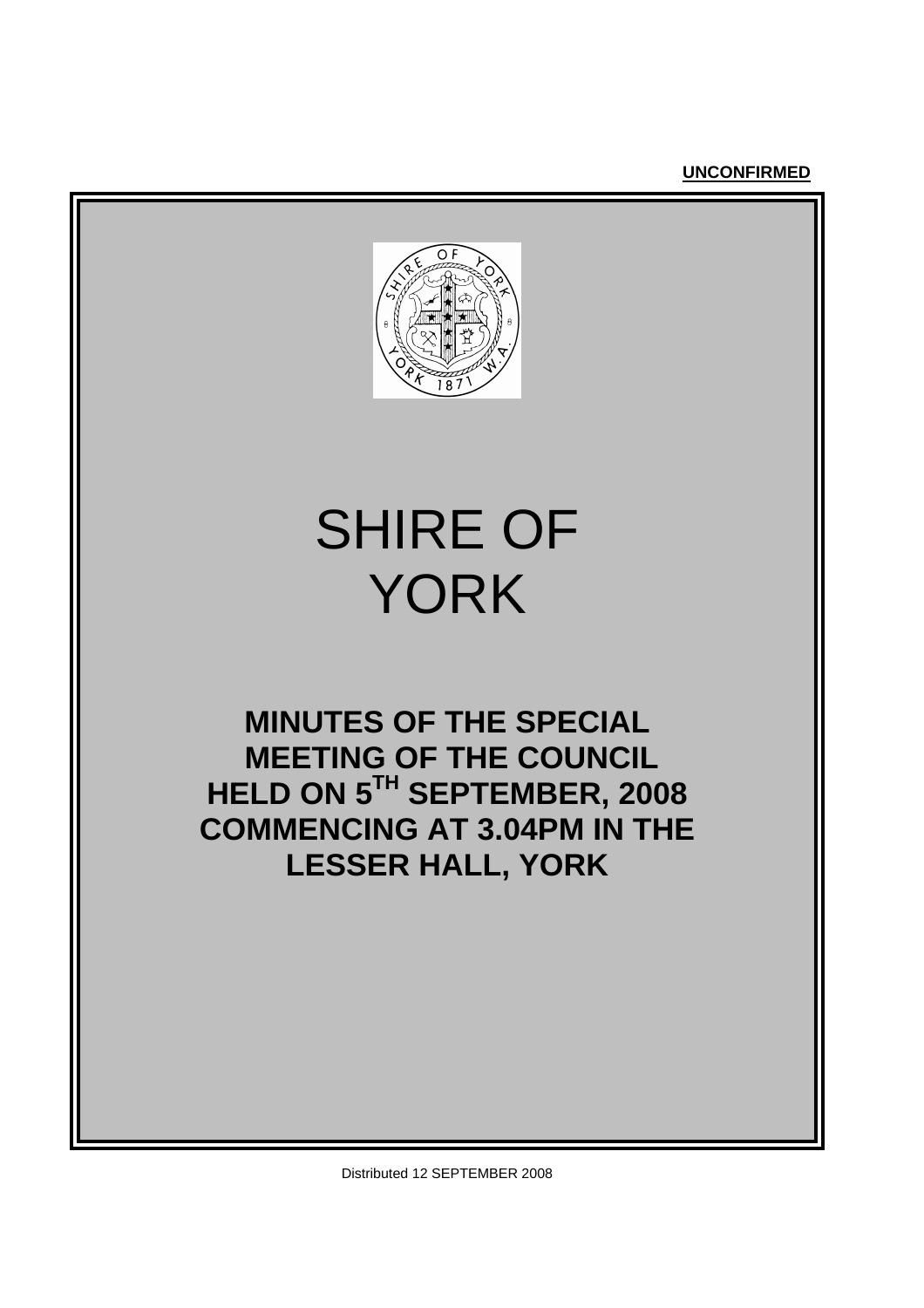$\mathcal{L}^{\text{max}}$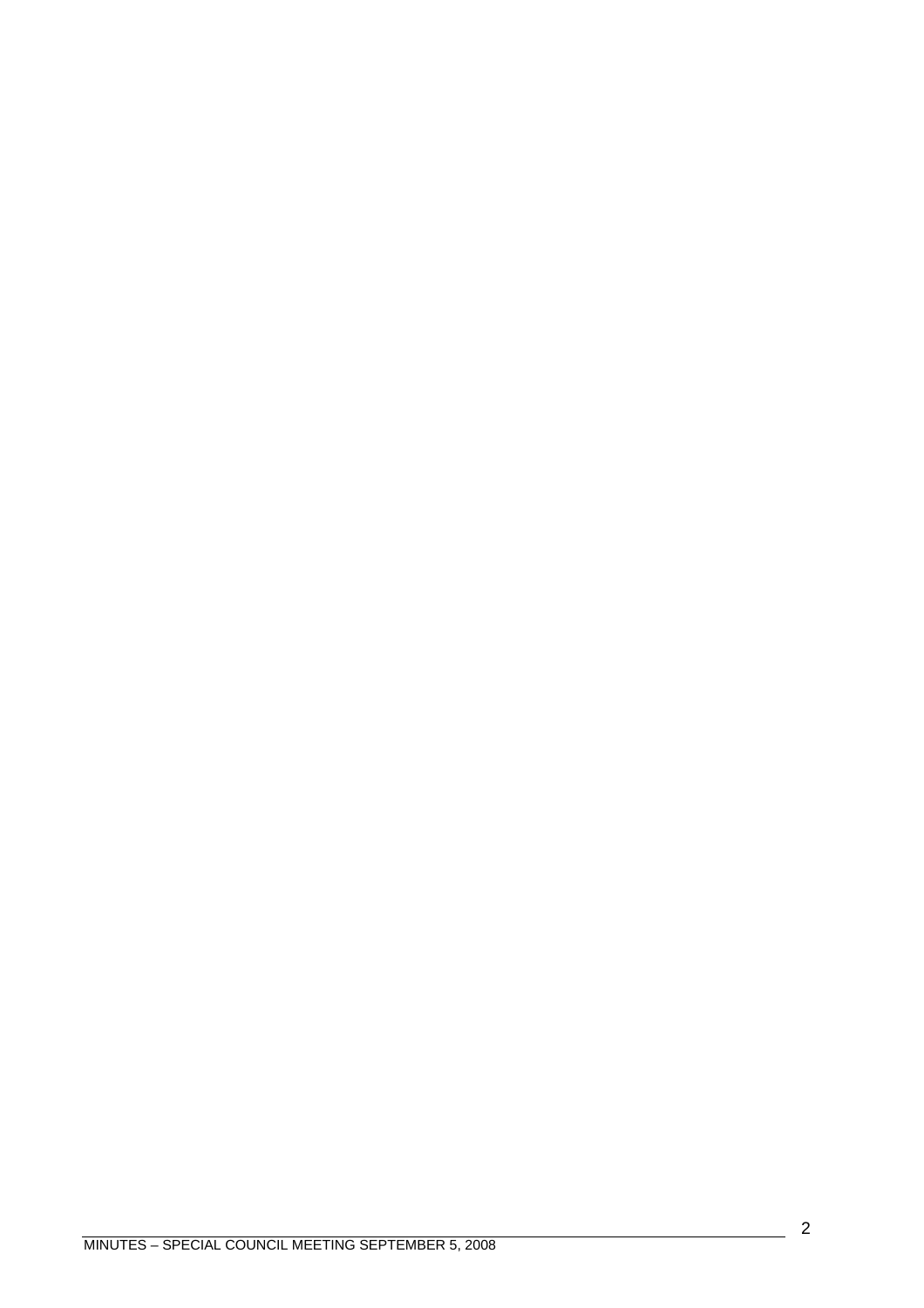# **SHIRE OF YORK**

# **DISCLAIMER**

No responsibility whatsoever is implied or accepted by the Shire of York for any act, omission or statement or intimation occurring during Council meetings.

The Shire of York disclaims any liability for any loss whatsoever and howsoever caused arising out of reliance by any person or legal entity on any such act, omission or statement or intimation occurring during Council meetings.

Any person or legal entity who acts or fails to act in reliance upon any statement, act or omission made in a Council meeting does so at that person's or legal entity's own risk.

In particular and without derogating in any way from the broad disclaimer above, in any discussion regarding any planning application or application for a license, any statement or intimation of approval made by any member or Officer of the Shire of York during the course of any meeting is not intended to be and is not taken as notice of approval from the Shire of York.

The Shire of York notifies that anyone who has any application lodged with the Shire of York must obtain and should only rely on WRITTEN CONFIRMATION of the outcome of the application, and any conditions attaching to the decision made by the Shire of York in respect of the application.

RAY HOOPER CHIEF EXECUTIVE OFFICER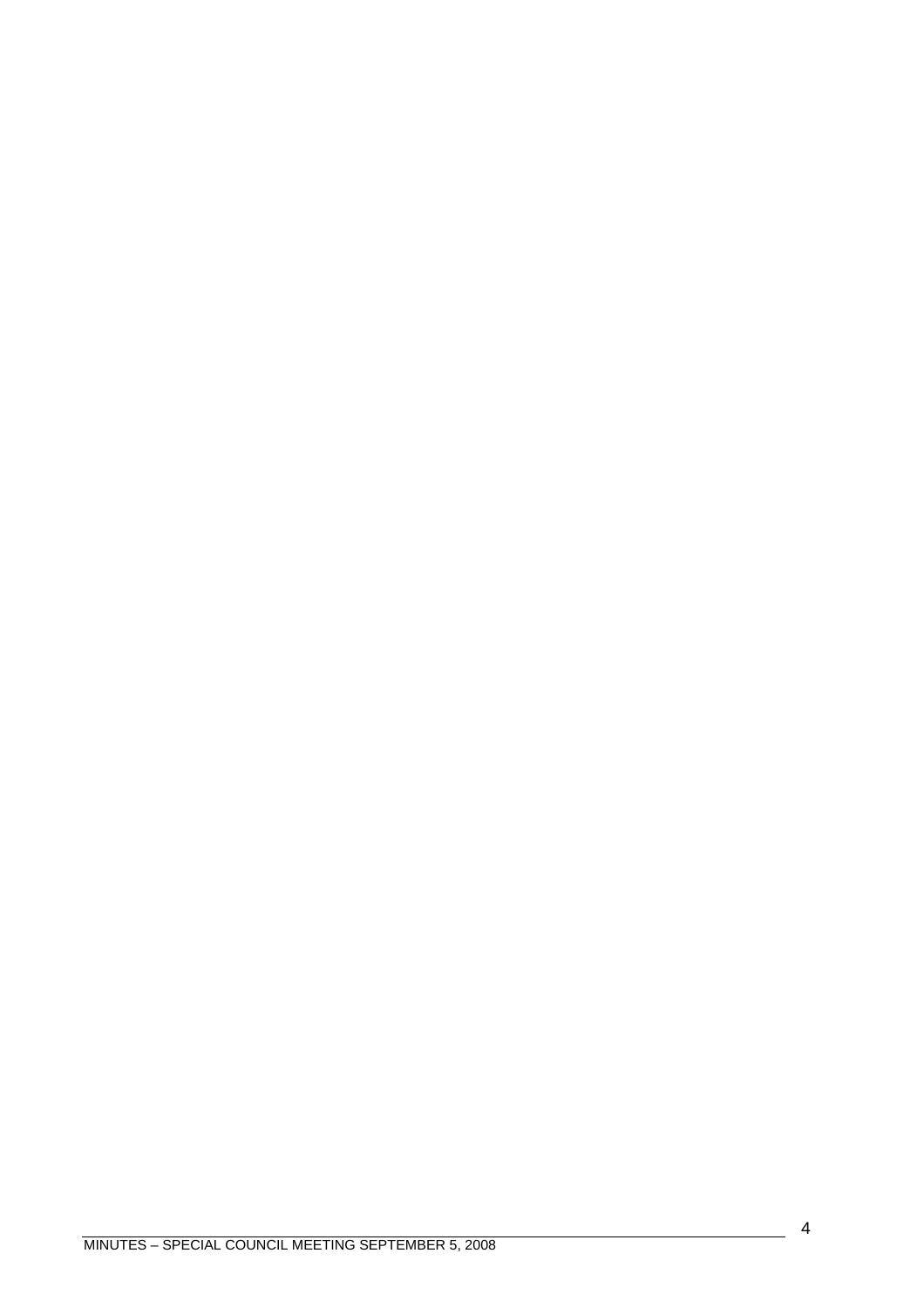# **Table of Contents**

|                  | 1.1                                                           |  |
|------------------|---------------------------------------------------------------|--|
|                  | 1.2                                                           |  |
|                  | 1.3                                                           |  |
|                  | 1.4                                                           |  |
|                  |                                                               |  |
|                  | 2.1                                                           |  |
|                  | 2.2                                                           |  |
|                  | 2.3                                                           |  |
|                  | 2.4                                                           |  |
|                  | 2.5                                                           |  |
|                  | 3. RESPONSE TO PREVIOUS PUBLIC QUESTIONS TAKEN ON NOTICE 7    |  |
|                  | 3.1                                                           |  |
|                  | 3.2                                                           |  |
| $\blacktriangle$ |                                                               |  |
| 5.               |                                                               |  |
| 6.               |                                                               |  |
| 7.               |                                                               |  |
| 8.               | ANNOUNCEMENTS BY PRESIDING MEMBER WITHOUT DISCUSSION - NIL  8 |  |
| 9.               |                                                               |  |
|                  | 9.1                                                           |  |
|                  | 9.1.1                                                         |  |
|                  | 9.1.2                                                         |  |
|                  | 9.1.3                                                         |  |
|                  | 9.2                                                           |  |
|                  | 9.2.1                                                         |  |
|                  | 9.3                                                           |  |
|                  | 9.3.1                                                         |  |
|                  | 9.3.2                                                         |  |
|                  |                                                               |  |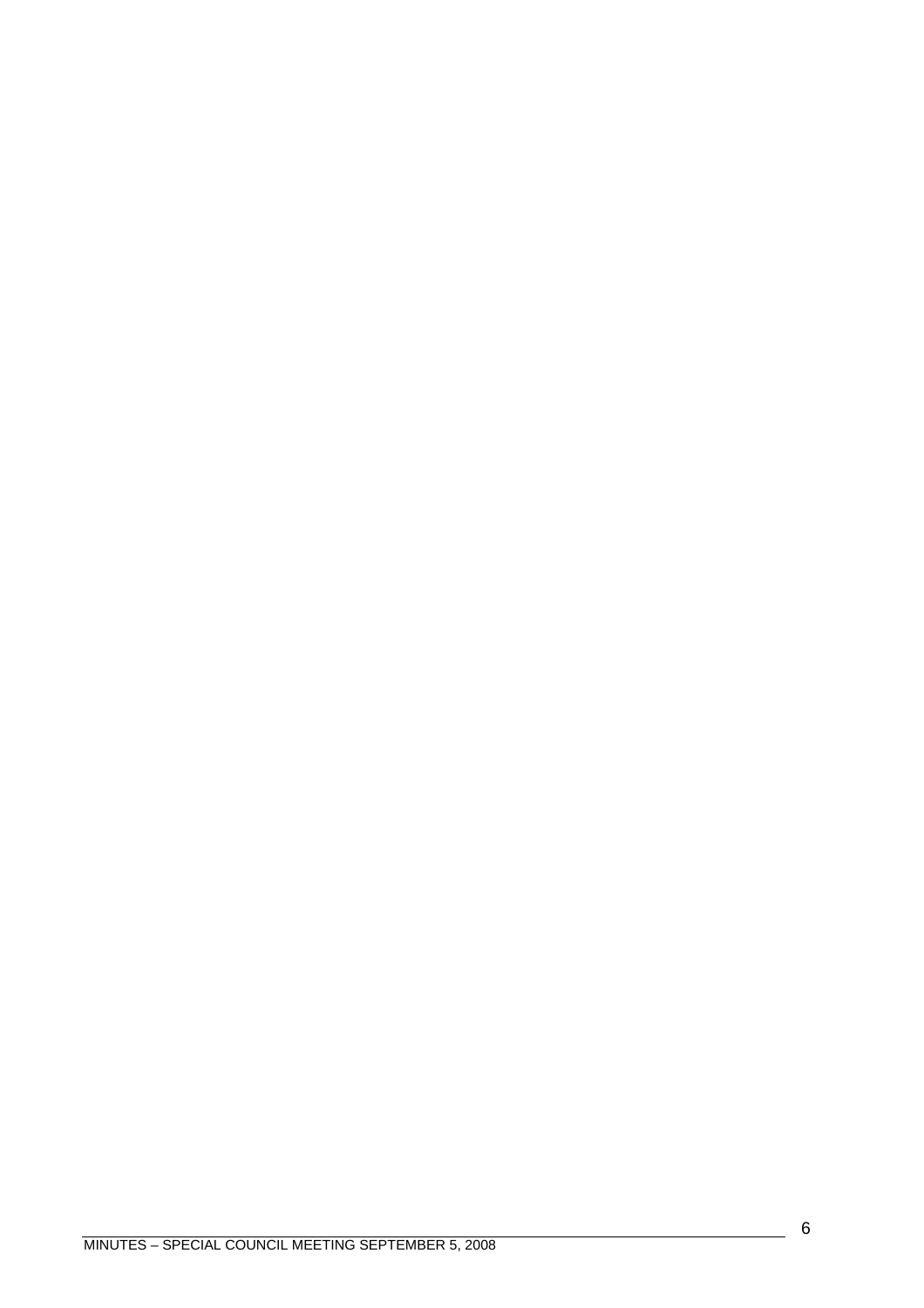<span id="page-6-0"></span>

# SHIRE OF YORK

#### MINUTES OF THE SPECIAL MEETING OF THE COUNCIL HELD ON FRIDAY SEPTEMBER 5, 2008, COMMENCING AT 3.04PM IN THE LESSER HALL, YORK.

# <span id="page-6-1"></span>**1. OPENING**

<span id="page-6-2"></span>1.1 Declaration of Opening

– The Acting Shire President Cr Brian Lawrance, declared the meeting open at 3.04pm.

- <span id="page-6-3"></span>1.2 Chief Executive Officer, Mr Ray Hooper, read the disclaimer
- <span id="page-6-4"></span>1.3 Announcement of Visitors - NIL
- <span id="page-6-5"></span>1.4 Announcement of any Declared Financial Interests - NIL

# <span id="page-6-6"></span>**2. ATTENDANCE**

<span id="page-6-7"></span>2.1 Members

 Cr Brian Lawrance (Acting Shire President), Cr Trevor Randell, Cr Tony Boyle, Cr Ashley Fisher, Cr Tricia Walters

- <span id="page-6-8"></span>2.2 Staff Mr Ray Hooper - CEO, Mr Graham Stanley - DCEO, Mr David Lawn – Planner, Mr Peter Stevens – EHOBS, Mrs Tyhscha Cochrane – MATS, Mrs Julieanne Treloar – ESO.
- <span id="page-6-9"></span>2.3 Apologies - Nil
- <span id="page-6-10"></span>2.4 Leave of Absence Previously Approved
- Cr Pat Hooper 19 August 2008 to 19 October 2008
- <span id="page-6-11"></span>2.5 Number of People in Gallery at Commencement of Meeting - 5

# <span id="page-6-12"></span>**3. RESPONSE TO PREVIOUS PUBLIC QUESTIONS TAKEN ON NOTICE**

- <span id="page-6-13"></span>3.1 Previous Public Questions Taken on Notice - Nil
- <span id="page-6-14"></span>3.2 Written Questions – Current Agenda - Nil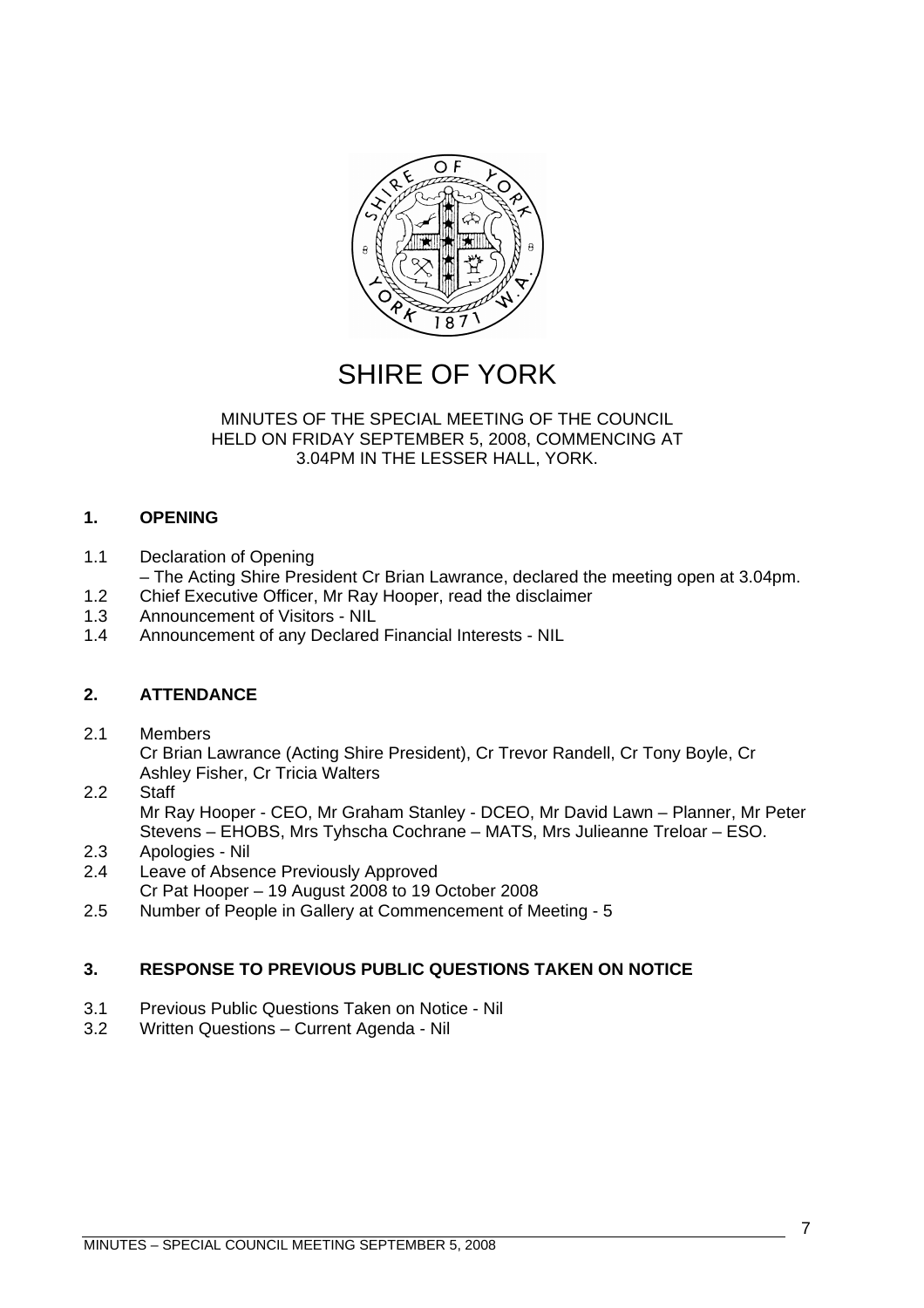# <span id="page-7-1"></span><span id="page-7-0"></span>**4. PUBLIC QUESTION TIME**

# *Darlene Barrat, Kauring*

In the Plan for the Future, in the section regarding communication;

**(a)** Why were no copies of the budget made available to the public until Wednesday 3rd September, 2008?

**(b)** Why was there no closing date in the Plan for the Future? *ANSWERS* 

**(a)** The budget was made available to the public with the agenda for the Special Meeting of Council that was completed on Tuesday night (2/9/08). There is no requirement under the Local Government Act or legislation for the budget to be put to a public consultation period. **(b)** The Plan for the Future was advertised in the Community Matters with only one (1) submission being received.

# <span id="page-7-2"></span>**5. APPLICATIONS FOR LEAVE OF ABSENCE - NIL**

# <span id="page-7-3"></span>**6. PETITIONS / PRESENTATIONS / DEPUTATIONS - NIL**

# <span id="page-7-4"></span>**7. CONFIRMATION OF MINUTES OF PREVIOUS MEETING - N/A**

# <span id="page-7-5"></span>**8. ANNOUNCEMENTS BY PRESIDING MEMBER WITHOUT DISCUSSION - NIL**

# <span id="page-7-6"></span>**9. OFFICER'S REPORTS**

Cr Tricia Walters moved a motion that items 1 to 5 of the current agenda be deferred.

The motion was lost for want of a seconder.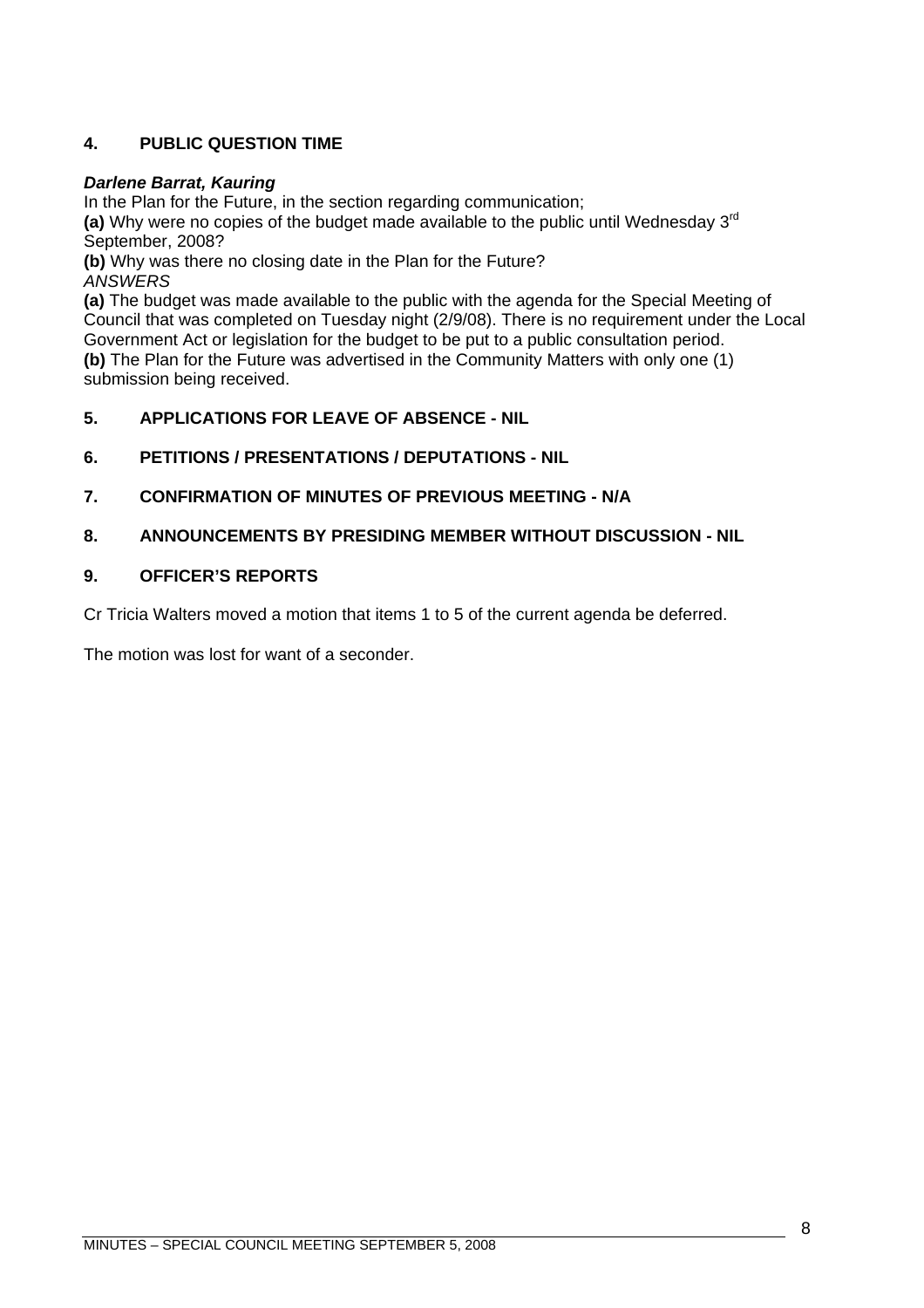# <span id="page-8-1"></span><span id="page-8-0"></span>**9.1 Development Services**

 $\overline{\phantom{a}}$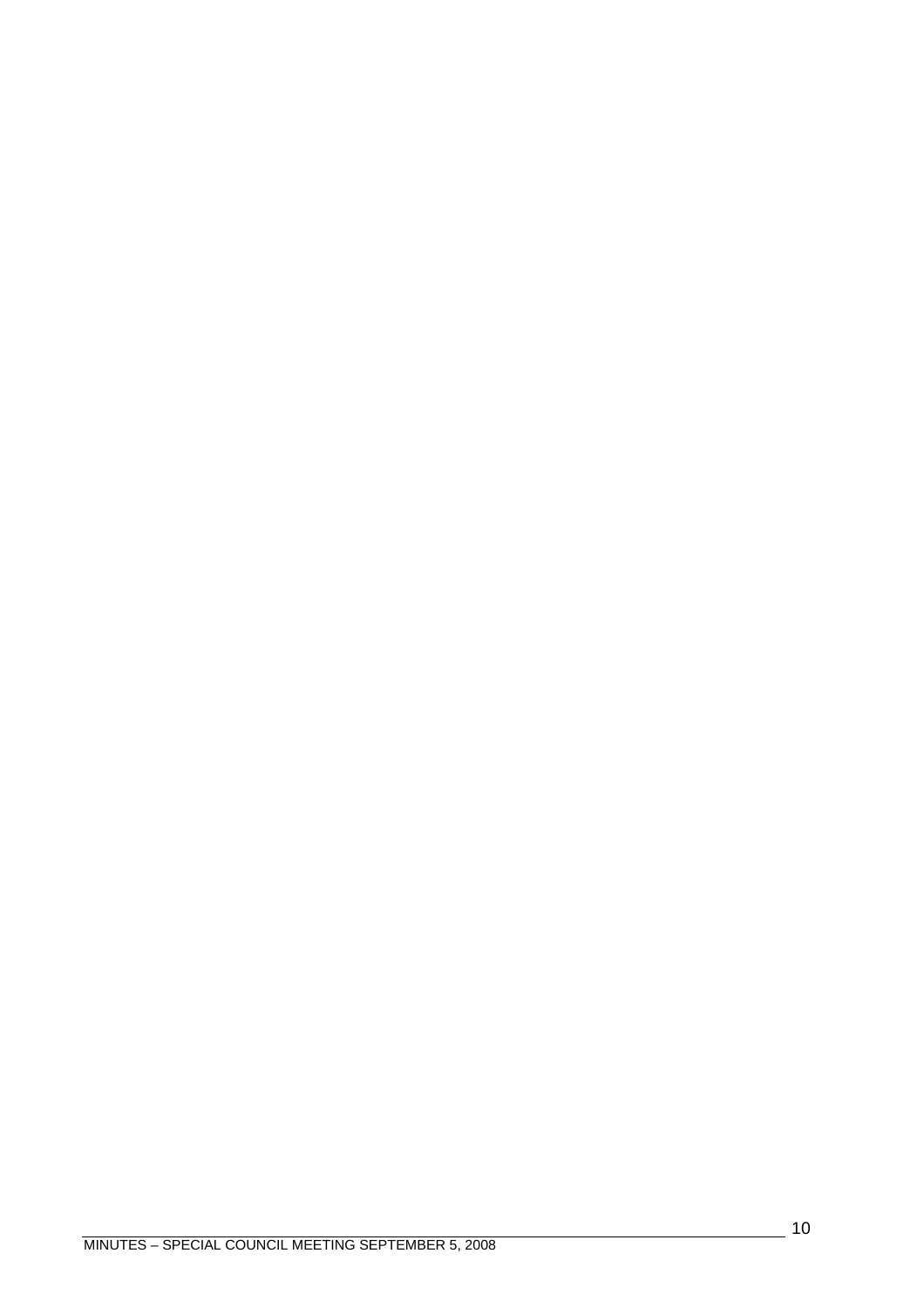# <span id="page-10-0"></span>**9. OFFICER'S REPORTS**

- **9.1 DEVELOPMENT REPORTS**
- <span id="page-10-1"></span>**9.1.1 Extension of Planning Consent**

*When acting as a planning authority in accordance with the powers conferred by the Planning and Development Act 2005 and any relevant scheme, the Council of the Shire is entitled to make decisions based only on proper planning considerations.* 

| Ha 1.60041                              |
|-----------------------------------------|
| 5 September 2008                        |
| 1 September 2008                        |
| L50 Waterfall Rd (Hamersley Siding Rd), |
|                                         |
| <b>Mr H McElvaney</b>                   |
| R Hooper, CEO                           |
| <b>T Cochrane, MATS</b>                 |
| Nil                                     |
| Appendix A – Original Report 29 January |
|                                         |
| <b>Plans</b>                            |
|                                         |

#### **Summary:**

The applicant is seeking a further extension to the planning consent for Lot 50 Waterfall Road (Hamersley Siding Road), York for holiday accommodation.

#### **Background:**

Council approved the development at a Special Council meeting held on the 24<sup>th</sup> January 2004, where it was resolved:

"THAT THE COUNCIL RESOLVE TO IMPOSE THE FOLLOWING CONDITIONS OF APPROVAL ON THE DEVELOPMENT APPLICATION FOR THE ESTABLISHMENT OF FIVE CHALETS ON LOT 14 WATERFALL ROAD, YORK:

- *1. THIS APPROVAL IS FOR FIVE CHALETS ONLY, IN ACCORDANCE WITH THE PLANS SUBMITTED, AS DETAILED IN ATTACHMENT "A". ANY FUTURE CONSTRUCTION WILL REQUIRE FURTHER APPROVAL FROM THE COUNCIL;*
- *2. THE ISSUANCE OF A BUILDING LICENCE BY THE COUNCIL'S BUILDING SURVEYOR;*
- *3. EFFLUENT DISPOSAL SYSTEMS TO BE INSTALLED IN ACCORDANCE WITH THE REQUIREMENTS OF THE HEALTH (TREATMENT OF SEWAGE AND DISPOSAL OF EFFLUENT AND LIQUID WASTE) REGULATIONS 1974 AND AS APPROVED BY THE MANAGER DEVELOPMENT SERVICES;*
- *4. THE EFFLUENT DISPOSAL SYSTEM IS TO BE SET BACK NO LESS THAN 100 METRES FROM THE WATERCOURSE;*
- *5. THE CHALETS ARE TO BE UTILISED FOR SHORT-TERM ACCOMMODATION ONLY;*
- *6. HAZARD REDUCTION TO A MINIMUM WIDTH OF 20 METRES IS TO BE CARRIED OUT AND MAINTAINED AROUND EACH BUILDING;*
- *7. AN ADEQUATE WATER SUPPLY, WHICH CONSISTS OF NO LESS THAN 300,000 LITRES TO BE PROVIDED AS A POTABLE WATER SUPPLY;*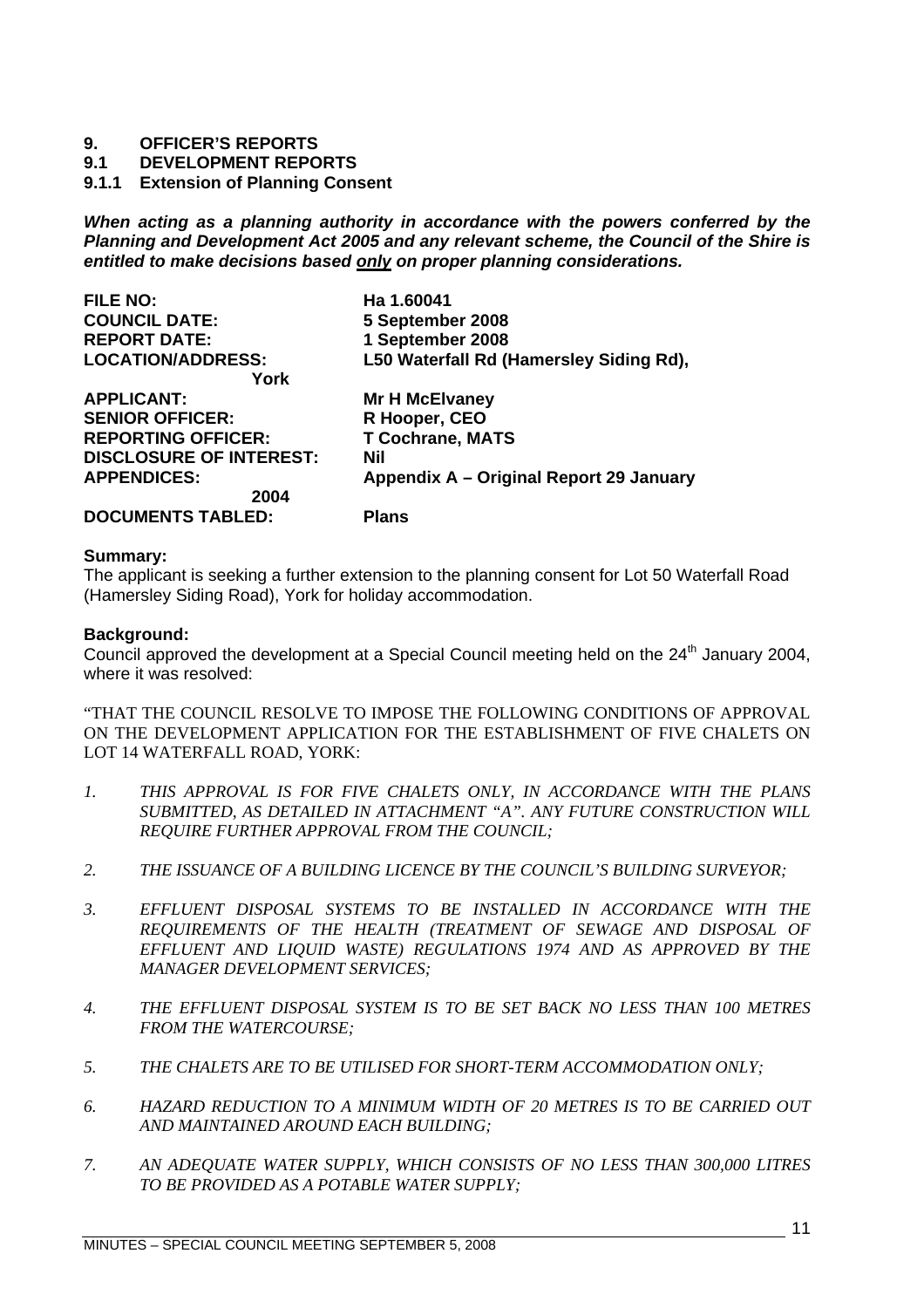- *8. AN ADDITIONAL WATER SUPPLY OF NO LESS THAN 90 000 LITRES FOR FIRE FIGHTING PURPOSES IS ALSO TO BE SUPPLIED, WITH CONNECTIONS AND FITTINGS TO THE SATISFACTION OF THE COUNCIL'S RANGER;*
- *9. A PROTECTED AND MAINTAINED VEGETATED BUFFER STRIP OF A MINIMUM WIDTH OF 40M, TOGETHER WITH ADEQUATE ADDITIONAL LAND FOR ACCESS FOR MAINTENANCE AND FIREBREAKS IS TO BE PROVIDED. THE BUFFER IS TO BE LOCATED ALONG THE WATERFALL ROAD FRONTAGE OF THE CHALET SITE AND TO THE WEST OF THE CHALET SITE. THE LOCATION AND TYPE OF PLANTINGS ARE TO BE APPROVED BY THE SHIRE OF YORK PRIOR TO PLANTING;*
- *10. A BUILDING ENVELOPE FOR THE LOCATION OF THE CHALETS IS TO IMPLEMENTED. THE LOCATION OF THE BUILDING ENVELOPE IS TO BE AGREED UPON WITH THE SHIRE OF YORK;*
- *11. ALL CONDITIONS ARE TO BE COMPLIED WITH PRIOR TO OCCUPANCY OF THE BUILDINGS."*

The applicant requested an extension on the 17 March 2006, detailed as follows:

*"We wish to apply for an extension for planning consent for Lot 50 Waterfall Road. It is projected that the following development will occur on or before May 2008. The development is as proposed and approved by the Shire of York."* 

Council responded as follows on the 31 March 2006:

"Thank you for your correspondence received 17 March 2006 seeking an extension to your planning consent for the above property. I wish to confirm our telephone discussions and express my apology for the late response.

Please be advised that delegated authority has been given to the Chief Executive Officer for the following:

*"(c) Grant an extension of development approval for up to two (2) years;"* 

*You are therefore advised that approval to complete your development is granted for a further two year term from the date of approval."* 

The applicant verbally requested a further extension on the  $8<sup>th</sup>$  July 2008, however no formal request was provided and therefore the following correspondence was sent on the 4<sup>th</sup> August 2008:

*"Consideration has been given to your verbal request for a further extension of the planning consent.* 

*The Council have only delegated extensions of up to two years and therefore you are requested to lodge in writing a request to enable Council to consider any further extensions (expired March 2008).* 

*Please provide an explanation as to why you did not request an extension prior to the expiry date and include details of when the development is likely to proceed and how long you require the extension for."*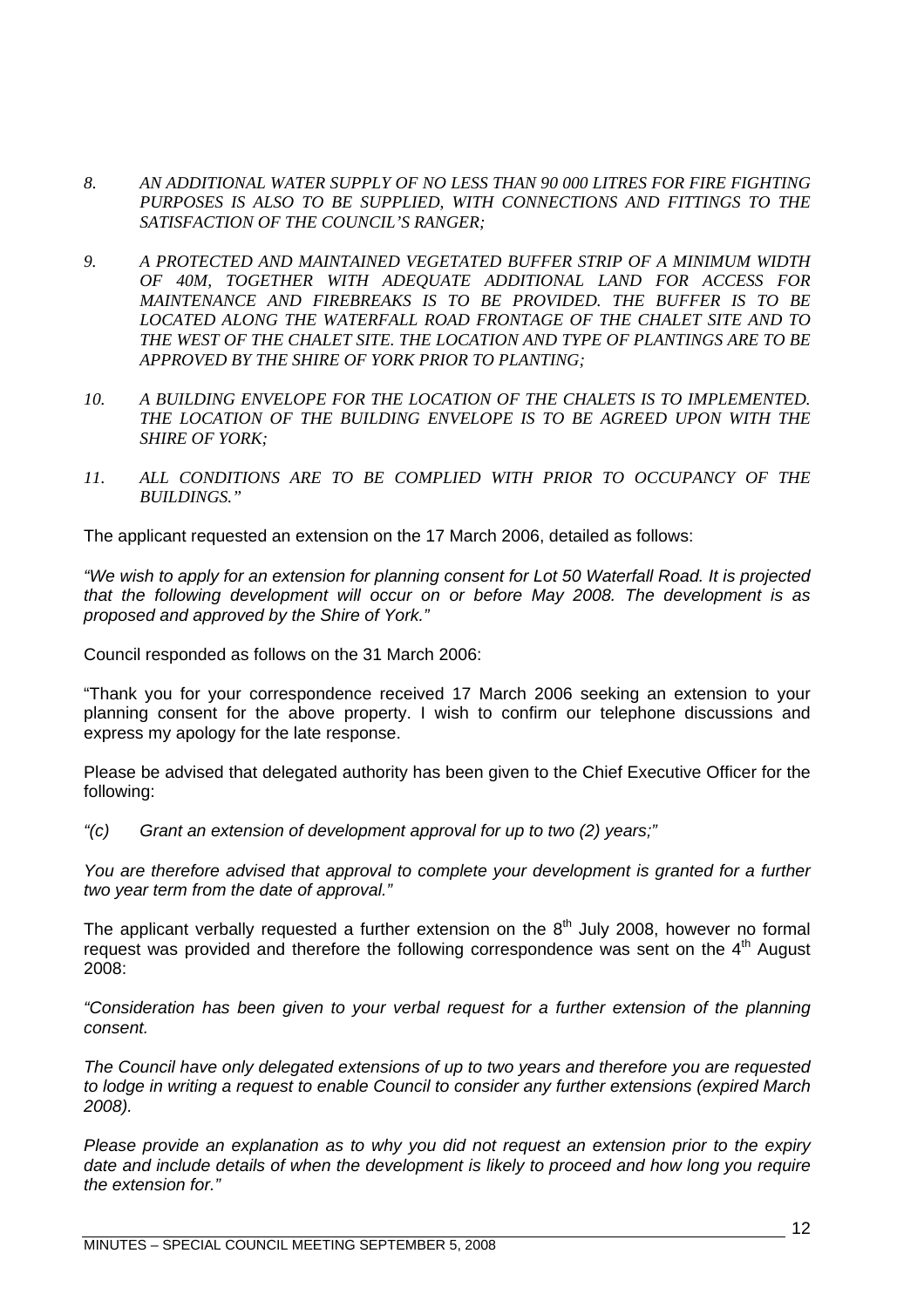The applicant responded as follows on the  $18<sup>th</sup>$  August 2008:

*"Unfortunately we were unable to go ahead with our development within the three years as our financial commitments make this impossible. We are now financially equipped to proceed with our plans and have included our development plans with this letter.* 

*We wish to commence on our chalets as soon as possible once permission is granted and hope to complete the development in two years.* 

*Please note that issue of title took a further seven months after settlement."* 

Council responded on the 21<sup>st</sup> August 2008, as follows:

"Thank you for your correspondence received on the  $18<sup>th</sup>$  August 2008 providing a reason why Council should grant an extension to your planning consent for the above property.

*As previously advised the Chief Executive Officer is only delegated to provide an extension for a period of two years, as this has already occurred a report will be prepared for consideration by Council at the Ordinary Council meeting to be held on the 22nd September 2008.* 

Please note that whilst your letter states that the development plans are with the *correspondence submitted on the 18th August 2008 this is not the case, could you please provide these at your earliest convenience."* 

#### **Consultation:**

Mr H McElvaney.

#### **Statutory Environment:**

Planning and Development Act 2005; and Shire of York Town Planning Scheme No. 2.

**Policy Implications:** 

N/A

**Financial Implications:**  Staff time in preparation of a report.

**Strategic Implications:**  N/A

**Voting Requirements: Absolute Majority Required: No** 

**Site Inspection: Site Inspection Undertaken: Not applicable** 

# **Triple bottom Line Assessment: Economic Implications:**

Additional housing for tourists, which may support local businesses.

#### **Social Implications:**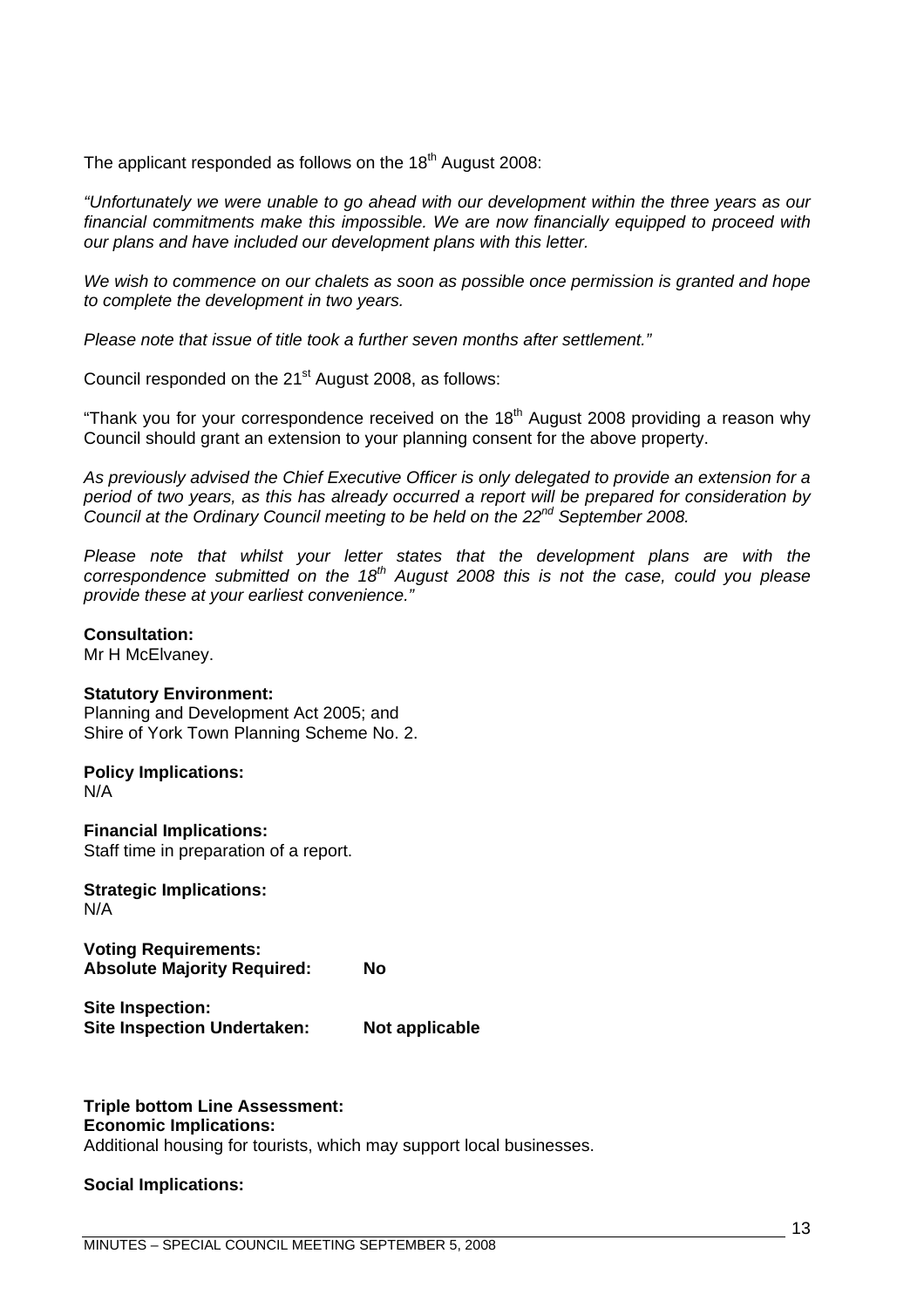Additional tourists to the town once this development is completed.

#### **Environmental Implications:**

Not applicable to the planning consent extension.

#### **Comment:**

It is acknowledged that there have been time constraints and financial burdens. It is also very difficult to attract builders to the area and therefore it is proposed that the development be given an extension of 4 years to complete the development.

# **OFFICER RECOMMENDATION**

**RESOLUTION 010908** 

**Moved Cr Randell Seconded Cr Boyle** 

*"That Council advise the applicant that an extension is granted for a further four (4) year period for the development at Lot 50 Waterfall Road (Hamersley Siding Road), York.* 

*Advice Note:* 

*No further extensions will be issued. A complete new application will need to be submitted should the development not be commenced substantially in the four (4) year period.* 

*A development plan needs to be submitted within 12 months providing details on staging and construction etc."* 

*CARRIED (4/1)*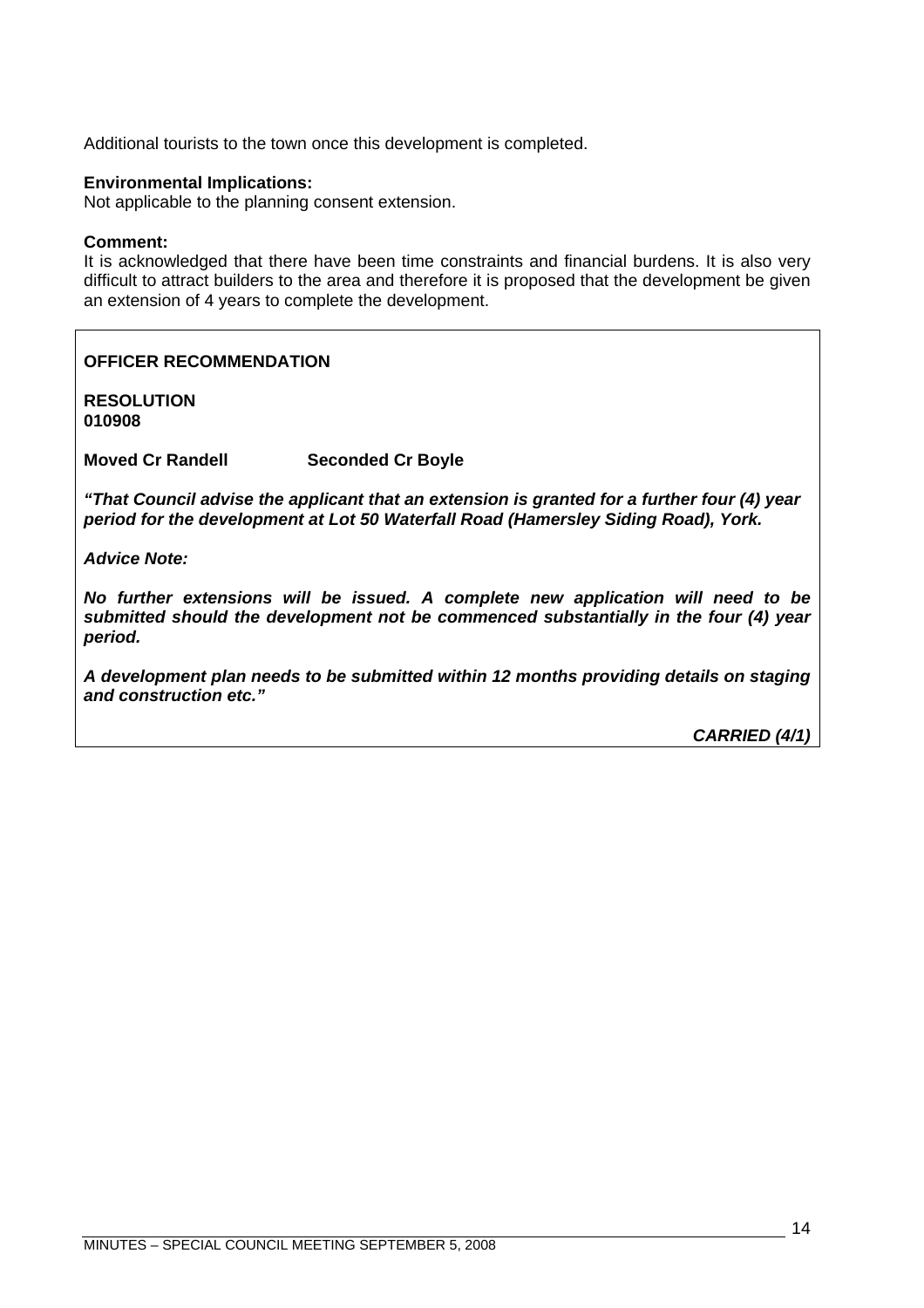**ITEM 9.1.1** 

*APPENDIX A* 

# **COUNCIL REPORT**

**ITEM NO. : 9.1**

**TO : SPECIAL COUNCIL MEETING – 29 JANUARY 2004** 

**DATE : 15 JANUARY 2004** 

#### *TITLE CONDITIONS OF DEVELOPMENT APPROVAL – HOLIDAY ACCOMMODATION – LOT 14 WATERFALL ROAD, YORK*

ACTION OFFICER MDS FILE 7CS5

**VOTING REQUIREMENTS SIMPLE MAJORITY**

**DISCLOSURE OF INTEREST NIL** 

*COUNCIL RESOLUTION*

**OFFICER'S RECOMMENDATION**

THAT THE COUNCIL RESOLVE TO IMPOSE THE FOLLOWING CONDITIONS OF APPROVAL ON THE DEVELOPMENT APPLICATION FOR THE ESTABLISHMENT OF FIVE CHALETS ON LOT 14 WATERFALL ROAD, YORK:

- *1. THIS APPROVAL IS FOR FIVE CHALETS ONLY, IN ACCORDANCE WITH THE PLANS SUBMITTED, AS DETAILED IN ATTACHMENT "A". ANY FUTURE CONSTRUCTION WILL REQUIRE FURTHER APPROVAL FROM THE COUNCIL;*
- *2. THE ISSUANCE OF A BUILDING LICENCE BY THE COUNCIL'S BUILDING SURVEYOR;*
- *3. EFFLUENT DISPOSAL SYSTEMS TO BE INSTALLED IN ACCORDANCE WITH THE REQUIREMENTS OF THE HEALTH (TREATMENT OF SEWAGE AND DISPOSAL OF EFFLUENT AND LIQUID WASTE) REGULATIONS 1974 AND AS APPROVED BY THE MANAGER DEVELOPMENT SERVICES;*
- *4. THE EFFLUENT DISPOSAL SYSTEM IS TO BE SET BACK NO LESS THAN 100 METRES FROM THE WATERCOURSE;*
- *5. THE CHALETS ARE TO BE UTILISED FOR SHORT-TERM ACCOMMODATION ONLY;*
- *6. HAZARD REDUCTION TO A MINIMUM WIDTH OF 20 METRES IS TO BE CARRIED OUT AND MAINTAINED AROUND EACH BUILDING;*
- *7. AN ADEQUATE WATER SUPPLY, WHICH CONSISTS OF NO LESS THAN 300,000 LITRES TO BE PROVIDED AS A POTABLE WATER SUPPLY;*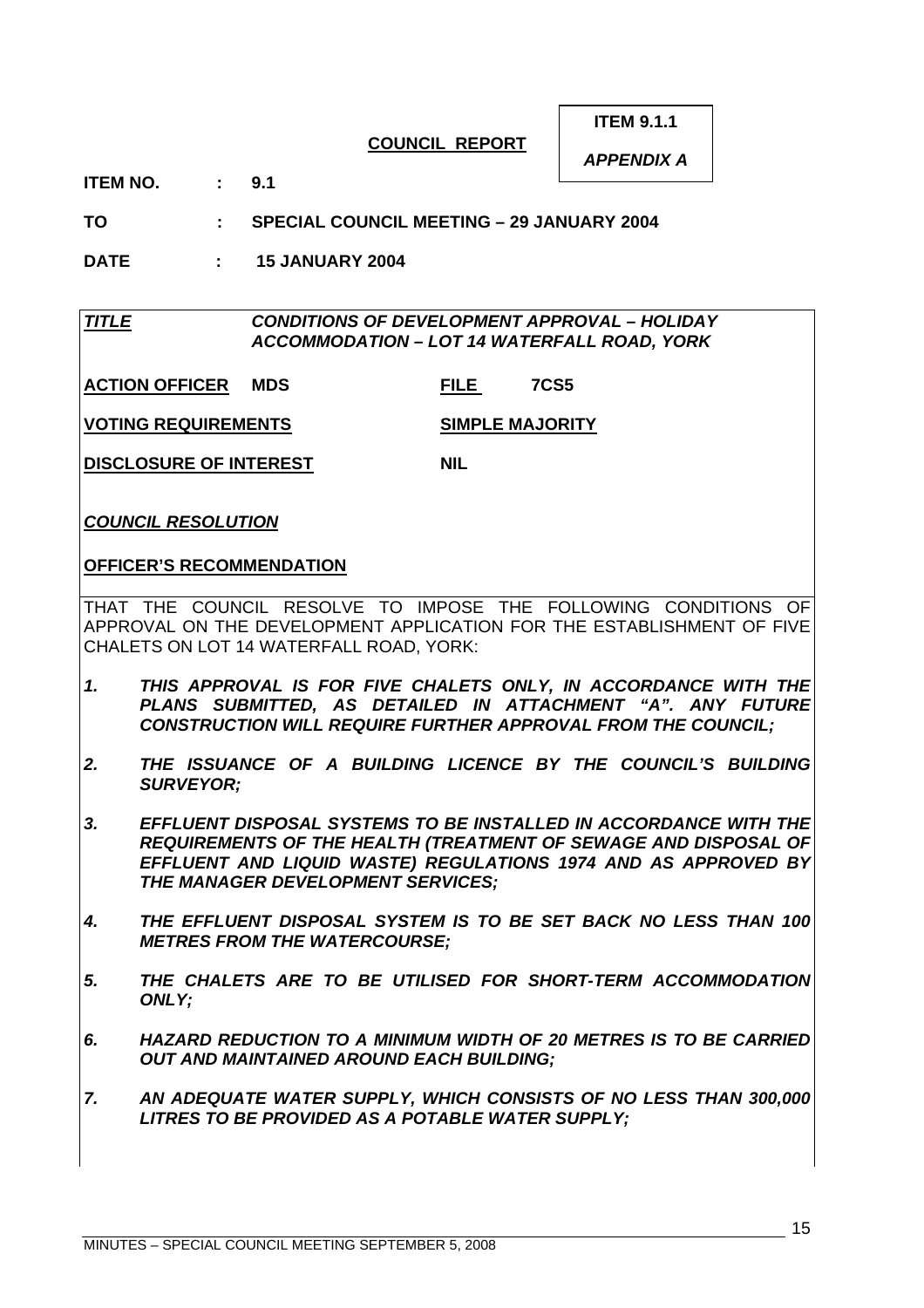- *8. AN ADDITIONAL WATER SUPPLY OF NO LESS THAN 90 000 LITRES FOR FIRE FIGHTING PURPOSES IS ALSO TO BE SUPPLIED, WITH CONNECTIONS AND FITTINGS TO THE SATISFACTION OF THE COUNCIL'S RANGER;*
- *9. A PROTECTED AND MAINTAINED VEGETATED BUFFER STRIP OF A MINIMUM WIDTH OF 40M, TOGETHER WITH ADEQUATE ADDITIONAL LAND FOR ACCESS*  FOR MAINTENANCE AND FIREBREAKS IS TO BE PROVIDED. THE BUFFER IS TO *BE LOCATED ALONG THE WATERFALL ROAD FRONTAGE OF THE CHALET SITE AND TO THE WEST OF THE CHALET SITE. THE LOCATION AND TYPE OF PLANTINGS ARE TO BE APPROVED BY THE SHIRE OF YORK PRIOR TO PLANTING*
- *10. A BUILDING ENVELOPE FOR THE LOCATION OF THE CHALETS IS TO IMPLEMENTED. THE LOCATION OF THE BUILDING ENVELOPE IS TO BE AGREED UPON WITH THE SHIRE OF YORK;*
- *11. WATERFALL ROAD BETWEEN HAMERSLEY SIDING ROAD AND THE ENTRANCE TO THE DEVELOPMENT IS TO BE UPGRADED TO THE SATISFACTION OF THE COUNCIL AND AT NO COST TO THE COUNCIL. THE COUNCIL CONSIDERS THAT THIS ROAD REQUIRES GRAVEL SHEETING AND SEVERAL CORNERS REQUIRE WIDENING; AND*
- *12. ALL CONDITIONS ARE TO BE COMPLIED WITH PRIOR TO OCCUPANCY OF THE BUILDINGS.*

#### **OFFICER \_\_\_\_\_\_\_\_\_\_\_\_\_\_\_\_\_\_\_\_**

# **CHIEF EXECUTIVE OFFICER**

#### **BACKGROUND**

Over the past twelve months the Council has considered on several occasions a development application from Mr A Marsh on behalf of Ms S Schmidt requesting approval for the establishment of five chalets for holiday accommodation on lot 14 Waterfall Road, York.

The lot is zoned 'general agriculture' under the Shire of York Town Planning Scheme No. 2 and is approximately 648 ha in area.

It is likely that the Western Australian Planning Commission will approve a subdivision for this property, which will excise an area of 33 ha for this development.

Following the refusal of the Council to grant planning consent, the applicant appealed the decision to the Town Planning Appeal Tribunal. At a hearing held on 7 January 2004 the appeal was upheld.

As a result of this decision an order was given requiring the respondent and the appellant to agree to conditions within 30 days. The reason for this report is for the Council to resolve to impose conditions of approval.

#### **COMMENT**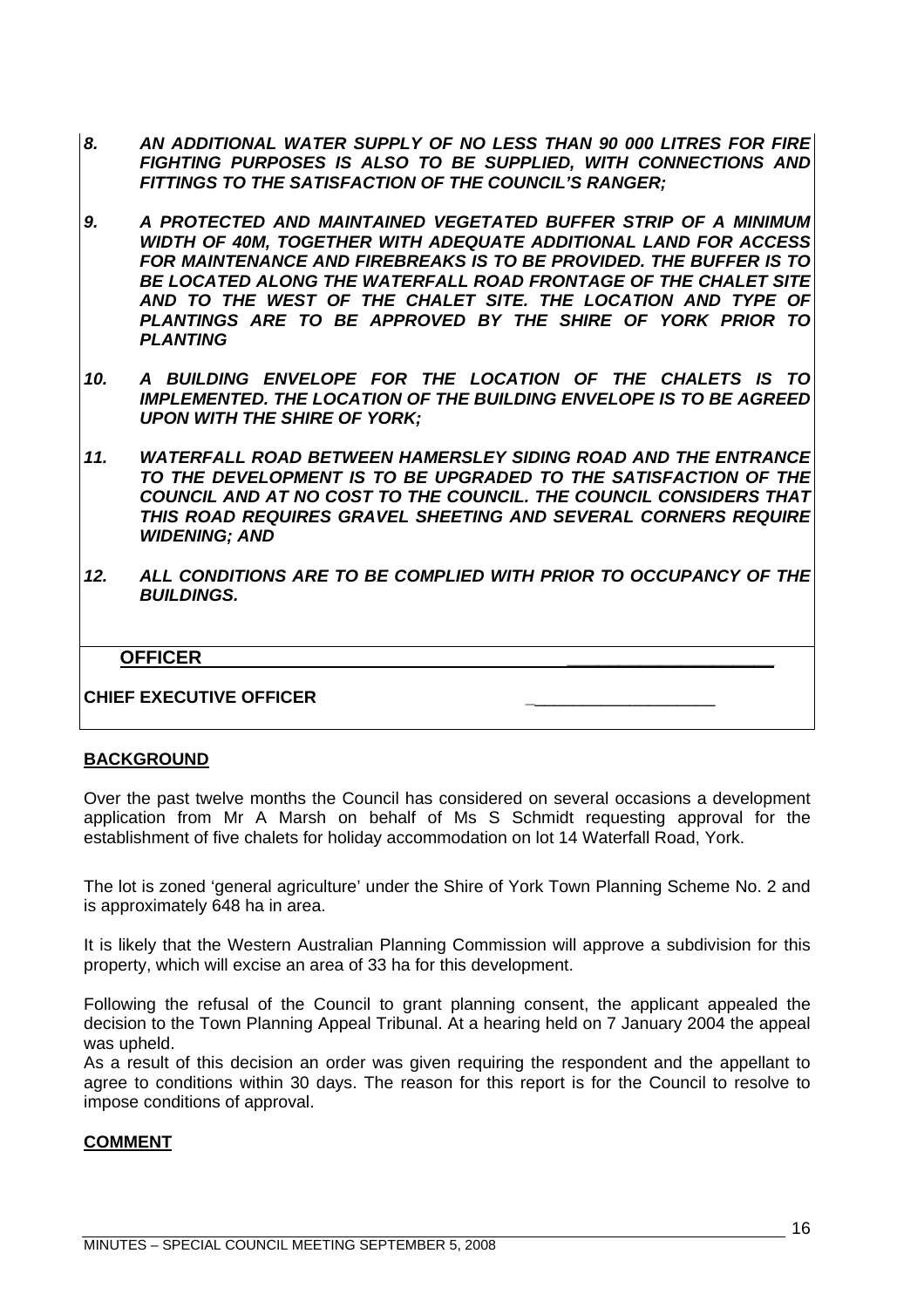Many of these conditions relate to the actual building of the chalets. Effluent disposal will be an issue due to the close proximity of the Heal Brook and the necessity to retain an adequate buffer from this watercourse.

Restricting the development to five chalets only will enable the Council to consider any expansion plans in the future as part of a development application. As the chalets are designed for holiday accommodation it is appropriate to limit the period of occupancy to short-term accommodation only. This will prevent any use of the chalets as a residence.

The requirement for a building envelope will enable the Council to have input into the location of the buildings and will ensure a discreet enclave rather than having buildings located ad hoc over the entire site.

As the development will be quite isolated and some distance from York, fire prevention will be an issue. Hazard reduction around the buildings will be required and it is appropriate for a source of water for fire fighting purposes to be provided.

Scheme water is not available to the site therefore an alternative potable water supply must be provided. Generally a residence requires 90 000 litres of water. As these chalets will not be occupied on a full time basis this volume of water per chalet is excessive. Accordingly a volume two thirds of this amount has been requested.

There is a concern from the surrounding broad acre farmers that the siting of chalets in this area will impact on their farming operations by way of complaints from the occupants about chemical use and noise from farm machinery. The Western Australian Planning Commission has developed a policy to deal with issues in the Wanneroo area concerning conflict between established market gardens and adjacent residential uses. The Commission requires a buffer of vegetation to be provided between the two uses in order to minimise the effect of spray drift and other conflicts. It is appropriate to require a similar buffer around this development in order to protect the chalet users from the impact of broadacre farming.

Waterfall Road is a small one-lane gravel road that is generally used only by the residents of the area. The Council's road counts recorded an average of 10 vehicle movements per day. As these counts record traffic in both directions this equates to five vehicles in and out. The establishment of five chalets on this road has the potential to double the road counts each day, as five extra vehicles access and egress the site at least once each day. Waterfall Road is in an acceptable condition given its current usage however the extra traffic volumes indicate that upgrading of the road will be necessary.

The road is in need of gravel sheeting as long sections of the road are down to the hard base. There are several corners that require widening, especially the corner adjacent to the gate of Woodside Farm that is currently a narrow almost  $90^{\circ}$  turn with restricted vision.

The potential for conflict between farming machinery and tourist traffic on these corners requires action to make them safe. The lack of sufficient gravel on the road makes the road slippery and quite wet in winter, which can be dangerous for unwary drivers. As many of the patrons of the chalets will be tourists who are likely to be unaccustomed to these road conditions it is appropriate to upgrade the road to a higher standard.

A costing has been prepared for the necessary upgrading of Waterfall Road. To gravel sheet three kilometres of the road, this is the distance from the corner of Hamersley Siding Road to the entry gate of the development, the cost is \$35 210. This is assuming that gravel can only be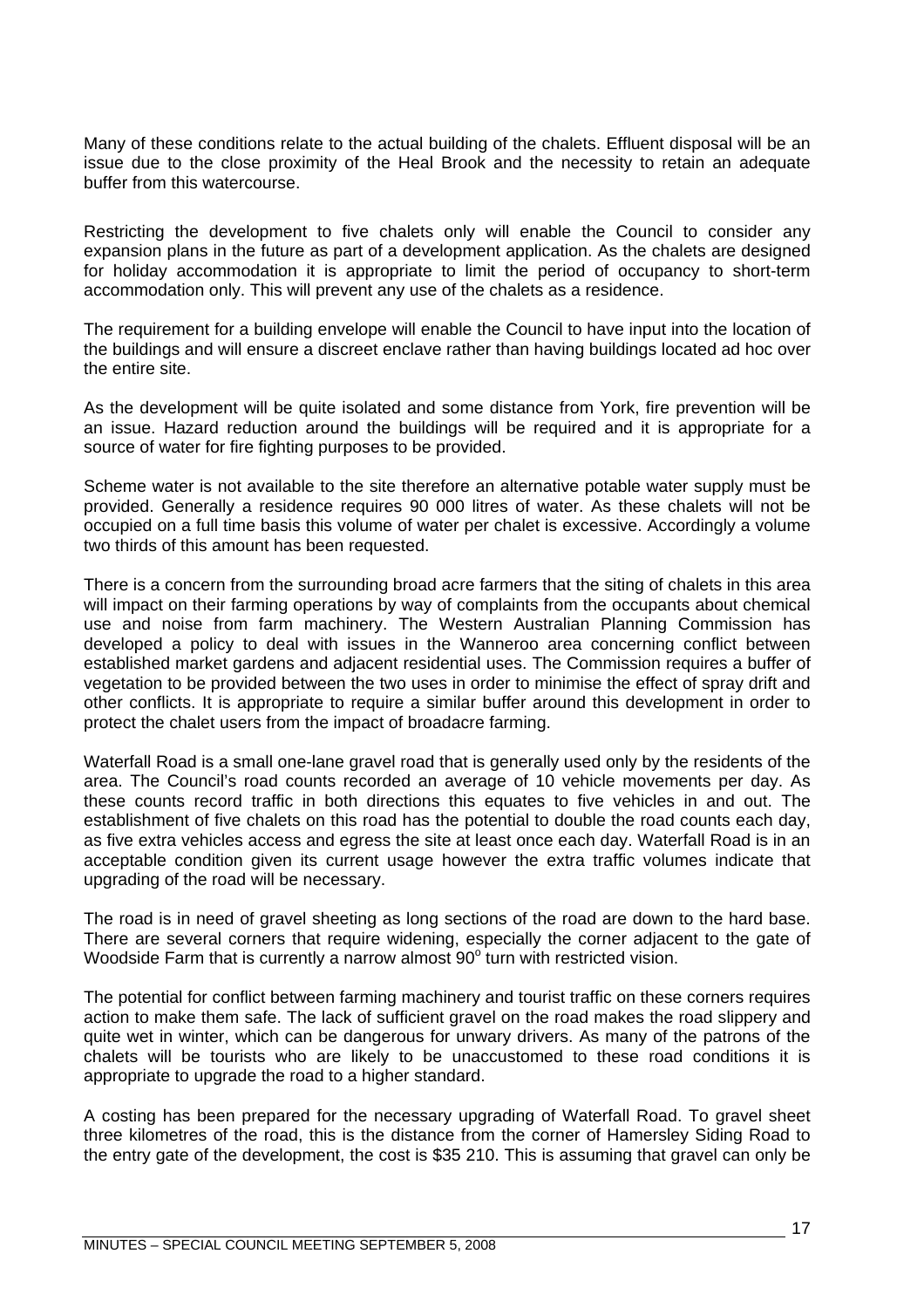sourced from a site approximately 15 kilometres away. If a closer source of gravel can be found then this cost will come down considerably.

As the road upgrading is necessary due to the establishment of the chalets it is appropriate that the applicant bear the cost of the work. If the Council does not request this upgrading now it could face the situation at a later time where the operator of the chalets complains regarding the poor standard of the road.

While the Council has not supported this application, the umpire's decision, that is the Town Planning Appeal Tribunal, is that the development is appropriate and should be approved.

The Council must ensure that appropriate conditions are implemented to ensure a good standard of development and to reduce the potential for conflict with surrounding land uses.

#### **STATUTORY IMPLICATIONS**

# *THE FOLLOWING SECTIONS OF THE LEGISLATION APPLY TO THIS REPORT.*

The Town Planning Scheme and the Rural Strategy both guide this report.

#### **POLICY IMPLICATIONS**

#### *THE FOLLOWING POLICY APPLIES TO THIS REPORT.*

No policy implications arise from this report.

#### **FINANCIAL IMPLICATIONS**

#### *ADOPTION OF THIS RECOMMENDATION WILL HAVE THE FOLLOWING FINANCIAL IMPLICATIONS.*

No financial implications arise from this report.

#### **STRATEGIC IMPLICATIONS**

#### *THE FOLLOWING SECTIONS OF THE STRATEGIC PLAN APPLY TO THIS REPORT.*

The objectives of KRA 2 – Economic Development and Tourism – relate to this report:

#### *"To ensure economic development does not conflict with York's heritage, lifestyle and environment."*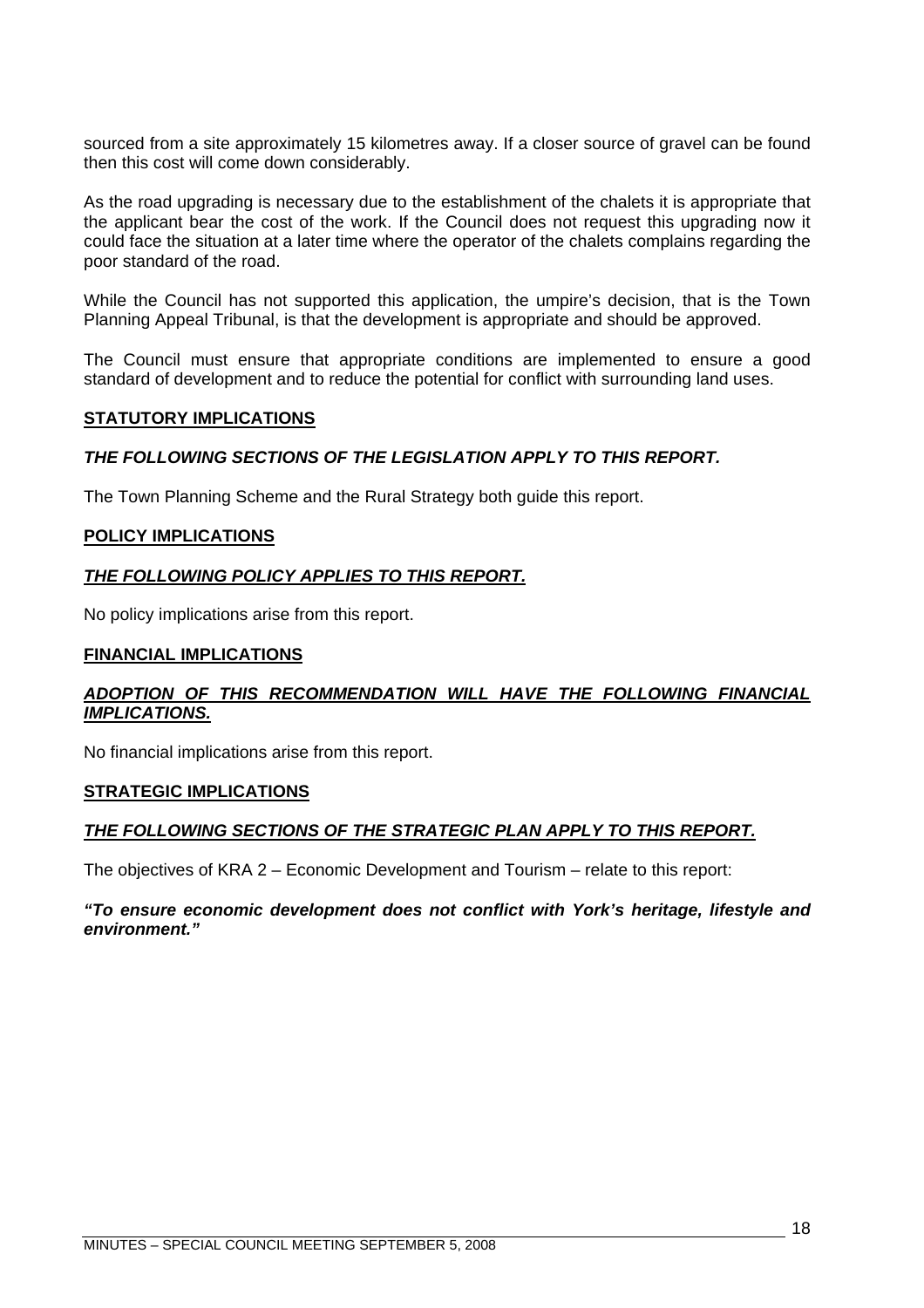# <span id="page-18-0"></span>**9. OFFICER'S REPORTS**

**9.1 DEVELOPMENT REPORTS** 

# <span id="page-18-1"></span>**9.1.2 Withdrawal of Caveat**

#### *When acting as a planning authority in accordance with the powers conferred by the Planning and Development Act 2005 and any relevant scheme, the Council of the Shire is entitled to make decisions based only on proper planning considerations.*

| <b>FILE NO:</b>                | Ba2.31590/Re1.31550/31560/31570                |
|--------------------------------|------------------------------------------------|
| <b>COUNCIL DATE:</b>           | 5 September 2008                               |
| <b>REPORT DATE:</b>            | 1 September 2008                               |
| <b>LOCATION/ADDRESS:</b>       | Lots 11, 12, 13 and Lot 3 Balladong/Redmile Rd |
| <b>APPLICANT:</b>              | Morrison Lodge Hostel                          |
| <b>SENIOR OFFICER:</b>         | Ray Hooper                                     |
| <b>REPORTING OFFICER:</b>      | David Lawn                                     |
| <b>DISCLOSURE OF INTEREST:</b> | Nil                                            |
| <b>APPENDICES:</b>             | Nil                                            |
| <b>DOCUMENTS TABLED:</b>       | <b>Withdrawal of Caveat</b>                    |

#### **Summary:**

Request to lift the caveat on Lots 11, 12, 13 and Lot 3 Balladong Road/Redmile Road.

#### **Background:**

The caveat upon the titles of this land were placed by Council, as the original owners of the property.

The deed attached to the caveat related to some performance criteria to be undertaken by the purchaser as part of the sale of the land for residential purposes.

The current owner, Burgess Design Group, has sold the land to Morrison Lodge Hostel which wants to construct an Aged Persons complex for both individual units (self sufficient) and full time care for the elderly and the infirm.

The owner had gained approval for the subdivision into residential units but did not proceed with the development.

The two parts of the performance criteria are:

- a) The amalgamation of the four lots into one title; and
- b) The relocation of the standpipe from Lot 3.

Morrison Lodge has agreed to fulfil these conditions and intends to commence design work once these impediments are removed.

The land is fully serviced with power, water and deep sewerage reticulation.

#### **Consultation:**

The Morrison Lodge representatives have consulted with Council Staff as to the processes involved in reaching a satisfactory conclusion to the outstanding matters before commencing development.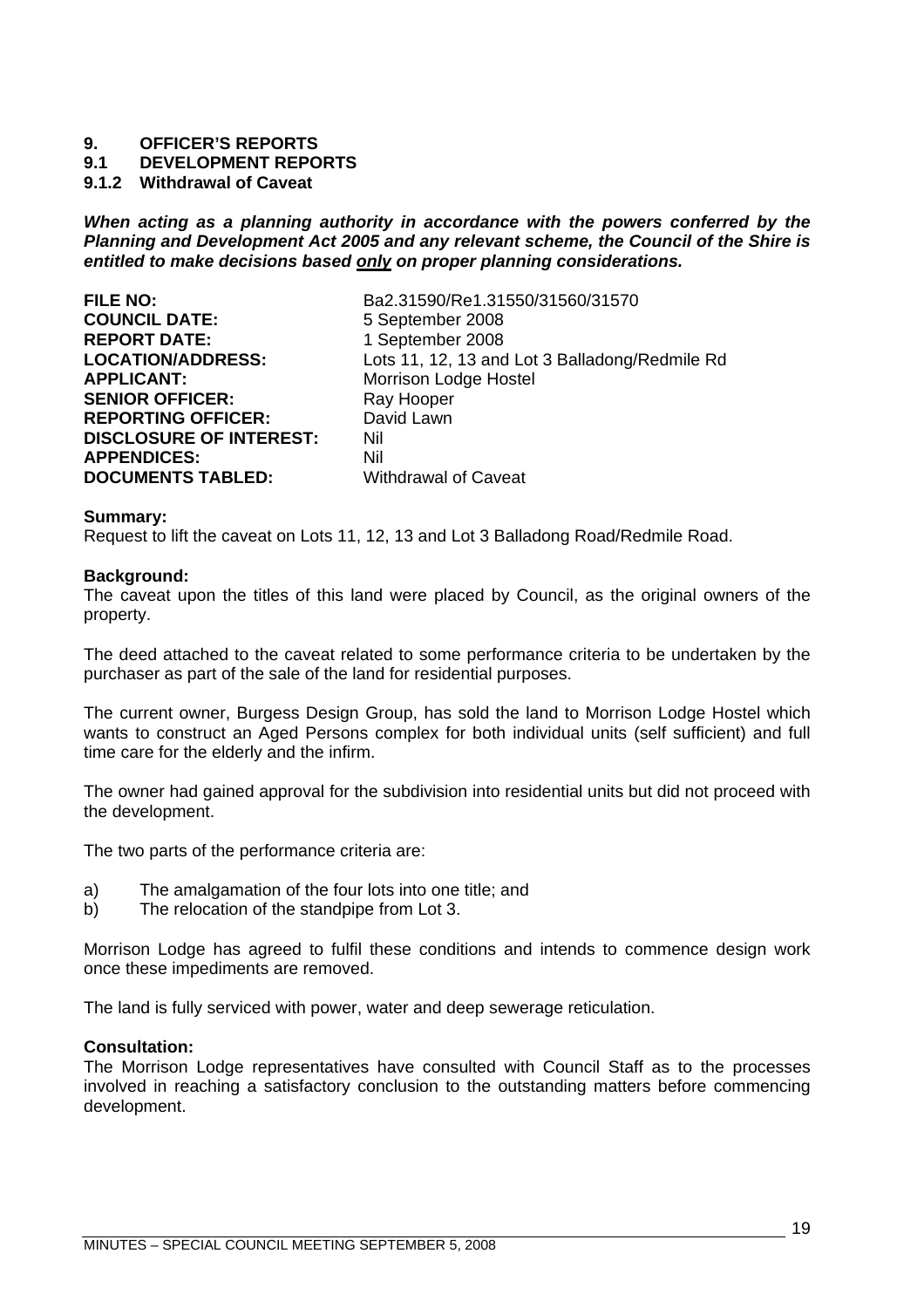#### **Statutory Environment:**

The land is zoned Residential R 40 under the Town Planning Scheme.

The Aged Persons Accommodation classification in the Scheme is an AA Use - meaning - by Council discretion.

Council has granted support for this project at the August Meeting (Item 9.1.6).

#### **Policy Implications:**

The land is within the Blandstown Heritage Precinct and any development application will be forwarded to the Heritage Council of WA for comment.

The Proponents are aware of this and are more than willing to meet the requirements of building presentation and other conditions related to the heritage precinct and the location of the land.

The south-eastern edge of the land is affected by the 100 Year ARI being in part of the flood fringe. The proponents are aware of this and this impediment is to be addressed by the engineering assessment for the buildings.

#### **Financial Implications:**

Planning and building fees will be applicable, as per the Schedule of Fees and Charges.

#### **Strategic Implications:**

Vehicular access to Balladong Road may be prohibited. Primary road access is to be via Redmile Road.

**Voting Requirements: Absolute Majority Required:** Yes

#### **Site Inspection:**

#### **Site Inspection Undertaken:**

Site inspections have been undertaken to verify the location of the standpipe and general landform constraints.

# **Triple bottom Line Assessment:**

#### **Economic Implications:**

The development of high quality aged living facilities in York will strengthen the local economy through employment opportunities and the purchase of goods.

#### **Social Implications:**

The construction of the Aged Persons Accommodation complex will provide a needed service to York as many local residents are currently housed outside the district to receive this kind of care.

Some care attendants will be 'live-in' so as to provide full time service.

#### **Environmental Implications:**

The development will provide a suitable presentation to the town on what is now vacant land at a strategic part of the town

The management of the land within the flood fringe is to be properly handled to prevent damage to property and adverse impacts on the future residents.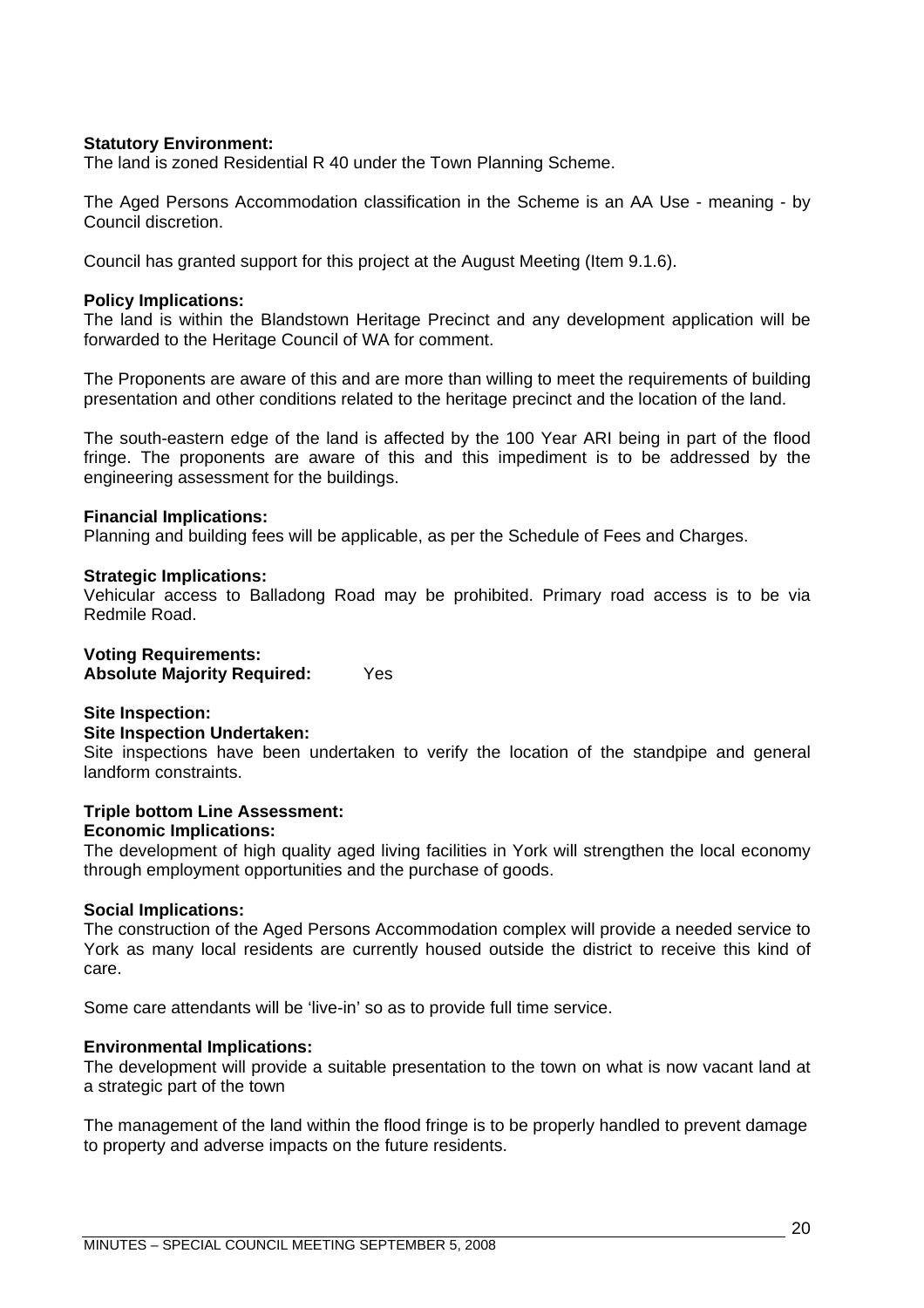# **Comment:**

This proposal will provide needed facilities for the town to service local people who wish to retire in their own community. Morrison Lodge Hostel already caters for this type of service in Midland and is an experienced group in care provision.

#### **OFFICER RECOMMENDATION**

**RESOLUTION 020908** 

**Moved Cr Fisher Seconded Cr Boyle** 

*"That Council:* 

- *1. approve the application to lift the caveat from Lots 11, 12, 13 and Lot 3 Balladong Road/Redmile Road, York;*
- *2. approves the Shire of York seal to be affixed to the Withdrawal of Caveat document; and*
- *3. advise the vendor/purchaser's Solicitors accordingly, to allow the sales of the land to proceed."*

*CARRIED (4/1)*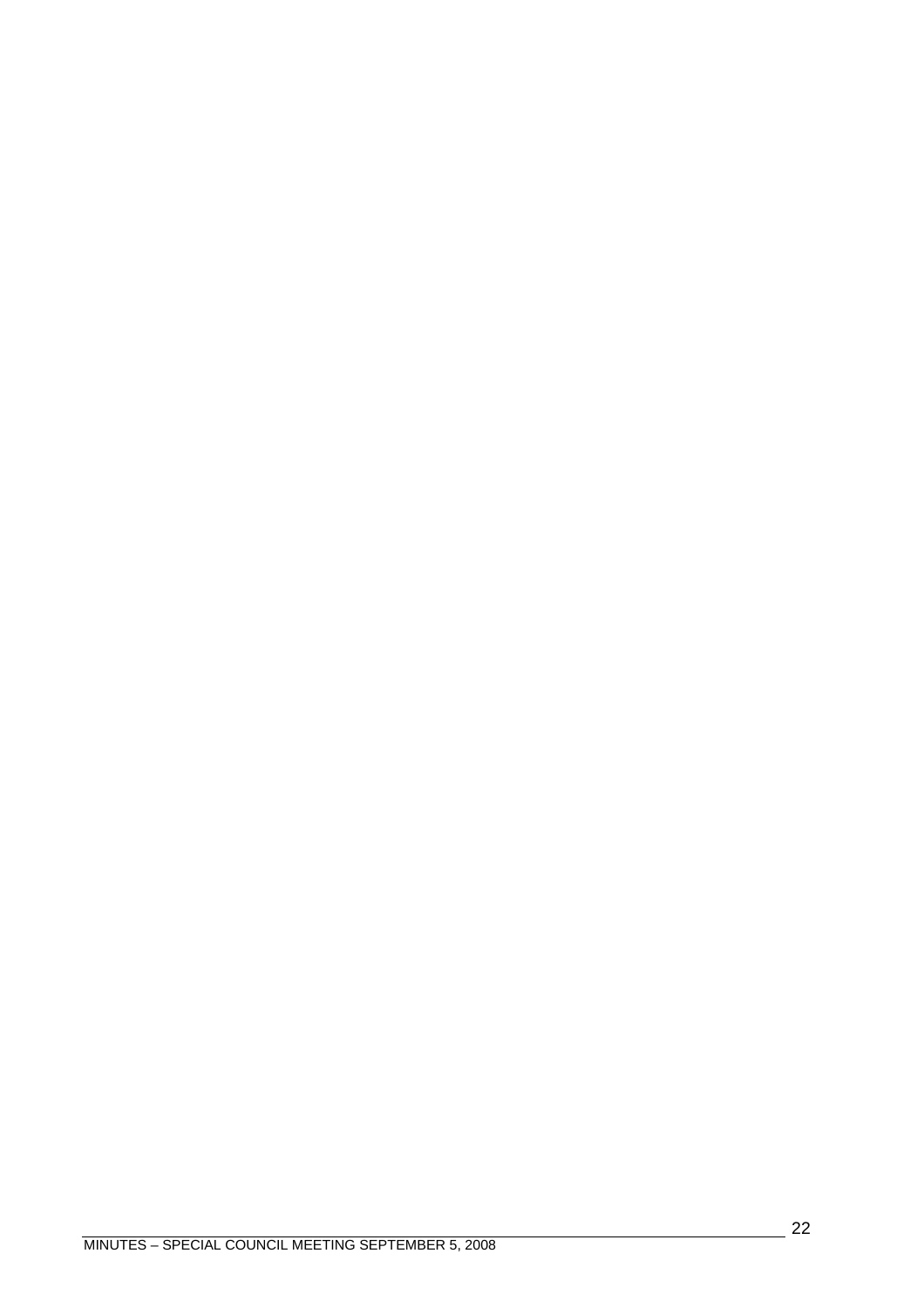# <span id="page-22-0"></span>**9. OFFICER'S REPORTS**

#### **9.1 DEVELOPMENT REPORTS**

<span id="page-22-1"></span>**9.1.3 Regulation 18 Noise Exemption York Jazz & Soul Festival** 

| <b>FILE NO:</b>                | <b>EV. PNC. 1 &amp; CS.CEV.2</b>      |
|--------------------------------|---------------------------------------|
| <b>COUNCIL DATE:</b>           | 5 September 2008                      |
| <b>REPORT DATE:</b>            | <b>26 August 2008</b>                 |
| <b>LOCATION/ADDRESS:</b>       | <b>Peace Park &amp; Surrounds</b>     |
| <b>APPLICANT:</b>              | <b>Supersonic Enterprises Pty Ltd</b> |
| <b>SENIOR OFFICER:</b>         | <b>Ray Hooper</b>                     |
| <b>REPORTING OFFICER:</b>      | <b>Peter Stevens</b>                  |
| <b>DISCLOSURE OF INTEREST:</b> | Nil                                   |
| <b>APPENDICES:</b>             | Nil                                   |
| <b>DOCUMENTS TABLED:</b>       | Nil                                   |

#### **Summary:**

The 2008 York Jazz Festival is currently being planned for the weekend of October 18 & 19 2008 with stage setup due to commence 4 days prior to the event. The event is being managed by Supersonic Enterprises in accordance with a memorandum of understanding with the Shire.

As part of the approvals process a Regulation 18 exemption from the Environmental Protection (Noise) Regulations (the **Regulations**) is required due to the amplified music from the stages. Supersonic Enterprises has requested the Shires support for this exemption in order for the event to comply with the requirements of the Regulations.

#### **Background:**

Planning is well underway for the 2008 York Jazz & Soul Festival with a number of stakeholder meetings already held. The festival is due to be held on the weekend of the 18 & 19 October. Stage construction will be commence on 15 October with sound checks beginning on the 17 and 18 of October.

At the most recent meeting held with Supersonic the noise level from the stages was discussed with the conclusion being that the noise levels will most likely breach the Regulations.

The Noise Regulations allow a Local Authority to provide an exemption from the standard Noise Levels for a non-complying event where the Local Authority deems that compliance with the standard noise levels would be detrimental to the event itself.

Supersonic has provided the following information in relation to predicted noise levels and a noise management plan;

#### *"Proposed Noise monitor; Lloyd Acoustics or Shire Ranger tbc*

#### *Proposed noise management outline;*

#### *Hotline;*

*A hotline number will be allocated and advertised in all publicity material to ensure that problems on the day can be addressed immediately.* 

#### *Info;*

*The local residents and businesses will be informed of the special phone number, the duration and existence of the concert via local media and/or letter drops as required.*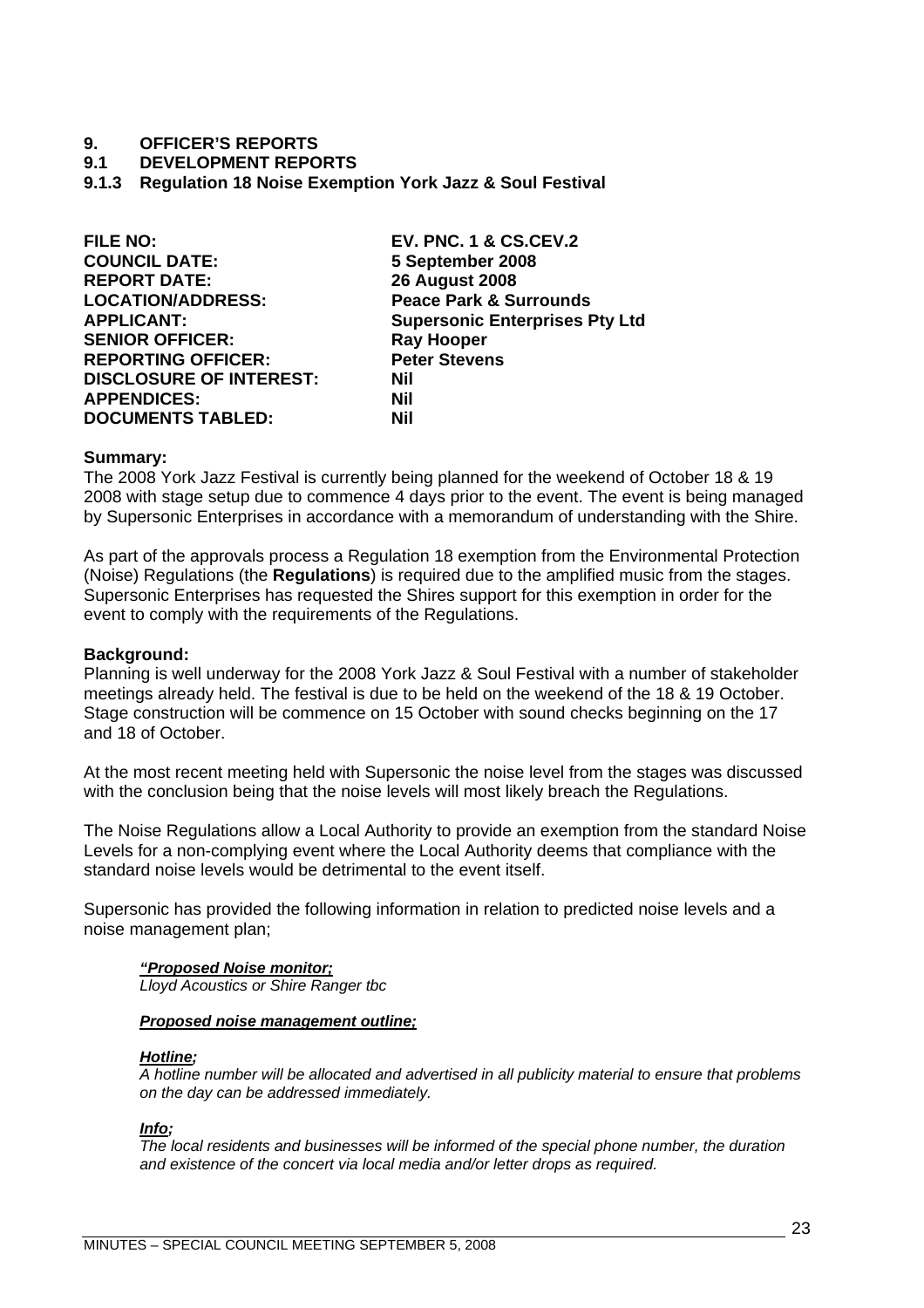#### *Duration;*

*This is an occasional major event that presents high quality international and national artists that runs for 11 hours per day with all outdoor stages closed by 10pm each day* 

#### *Level;*

*We require that the concert can run at a reasonable but not excessive volume so as to make the event 'viable' for patrons and artists. I anticipate that a reasonable level for a concert of this nature would be residential levels as follows;* 

*1) 10am-10pm; 100db l.eq 1min (A) measured at sound desk. We believe we will operate well below this level* 

*\*\*Note there are significant breaks between acts on the outdoor stages so noise is not continuous. Jazz is also not a bass heavy style of music so spill and transmission will be less than normal outdoor concert events.* 

#### *Impact minimisation strategy;*

*1) The stage and primary sound source will face lower density residential areas to minimise residential impact.* 

*2) Any structures that may assist in noise emissions will be placed in the most beneficial areas on the site for this purpose.* 

*3) Modern, directional speakers will be flown and pointed into the audience to achieve maximum effect for patrons and minimum spill to residents."* 

Noise will be monitored during the event by Lloyd acoustics and the Shires Environmental Health Officer will be available during the event to ensure compliance with conditions. Lloyd acoustics will also provide an acoustic report after the event which will assist in future predictions of noise levels from concerts in this area.

#### **Consultation:**

Department of Environment & Conservation Noise Regulation Branch Supersonic Enterprises

#### **Statutory Environment:**

Environmental Protection Act Environmental Protection (Noise) Regulations 1997

#### **Policy Implications:**

13.1 Objective -*To ensure that York retains its status as an events centre in the Avon Valley*

#### **Financial Implications:**

Large events and concerts attract visitors to York which bring financial benefits to local business

#### **Strategic Implications:**

Key Result Area 2 - Economic Development & Tourism

#### **Voting Requirements: Absolute Majority Required: No**

**Site Inspection: Site Inspection Undertaken: Not applicable**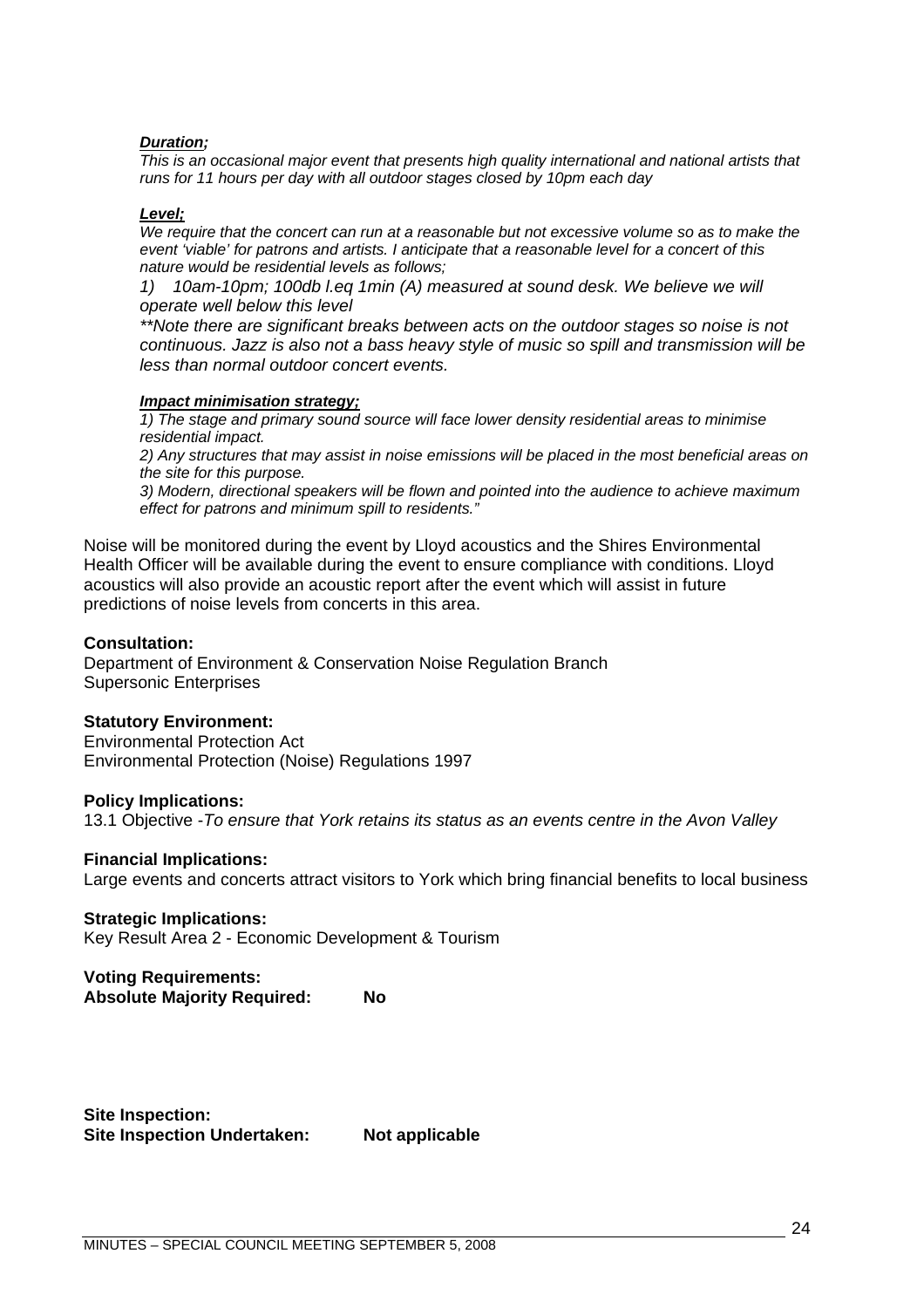# **Triple bottom Line Assessment:**

#### **Economic Implications:**

The 2008 York Jazz Festival will bring between 2000 – 6000 visitors to which will bring economic benefits to York, visitors may increase next year if the event is a success.

#### **Social Implications:**

Noise in the community can, if uncontrolled, result in social disharmony.

#### **Environmental Implications:**

Excessive noise from amplified music may disturb local residents during the event.

#### **Comment:**

The York Jazz & Soul festival is being organised by Supersonic Enterprises this year in accordance with a memorandum of understanding with the Shire. If the event is successful this year it is likely that Supersonic will build on that success in the following years to turn the York Jazz festival into one of the States iconic music festivals.

Artists for the 2008 event have already been booked and include major acts from Australia and overseas. Without the Regulation 18 exemption the sound from the stages may be inhibited resulting in the event becoming unviable. The proposed noise monitoring for the concert will also assist in future planning for amplified music events within the Shire.

With the appropriate controls in place and the ability to control noise levels from the stage any impact from the Jazz Festival should be minimised. It should also be noted that the nature of the music planned for the festival should not result in any intrusive low frequency bass sounds.

# **OFFICER RECOMMENDATION**

**RESOLUTION 030908** 

**Moved Cr Boyle Seconded Cr Randell** 

*"That Council: approve a Regulation 18 exemption in accordance with the Environmental Protection (Noise) Regulations subject to the following conditions;* 

- *1. The starting time for the Event shall not be earlier than 10:00 am on 18 October 2008 and the completion time for the Event shall not be later than 11.00 pm on 19 October 2008.*
- *2. (i) Subject to Clause 2 (ii) below, the sound level at the mixing desk position resulting from music associated with the Event, shall be targeted to meet the following levels –*

*between 10.00 am and 11.00 pm - L<sub>Aeq, 1min</sub> level of 100 dB(A); and where L<sub>Aea, 1min</sub>* 

*is an average value taken over 1 minute, whose level contains the same energy as* 

*the fluctuating noise during that period.*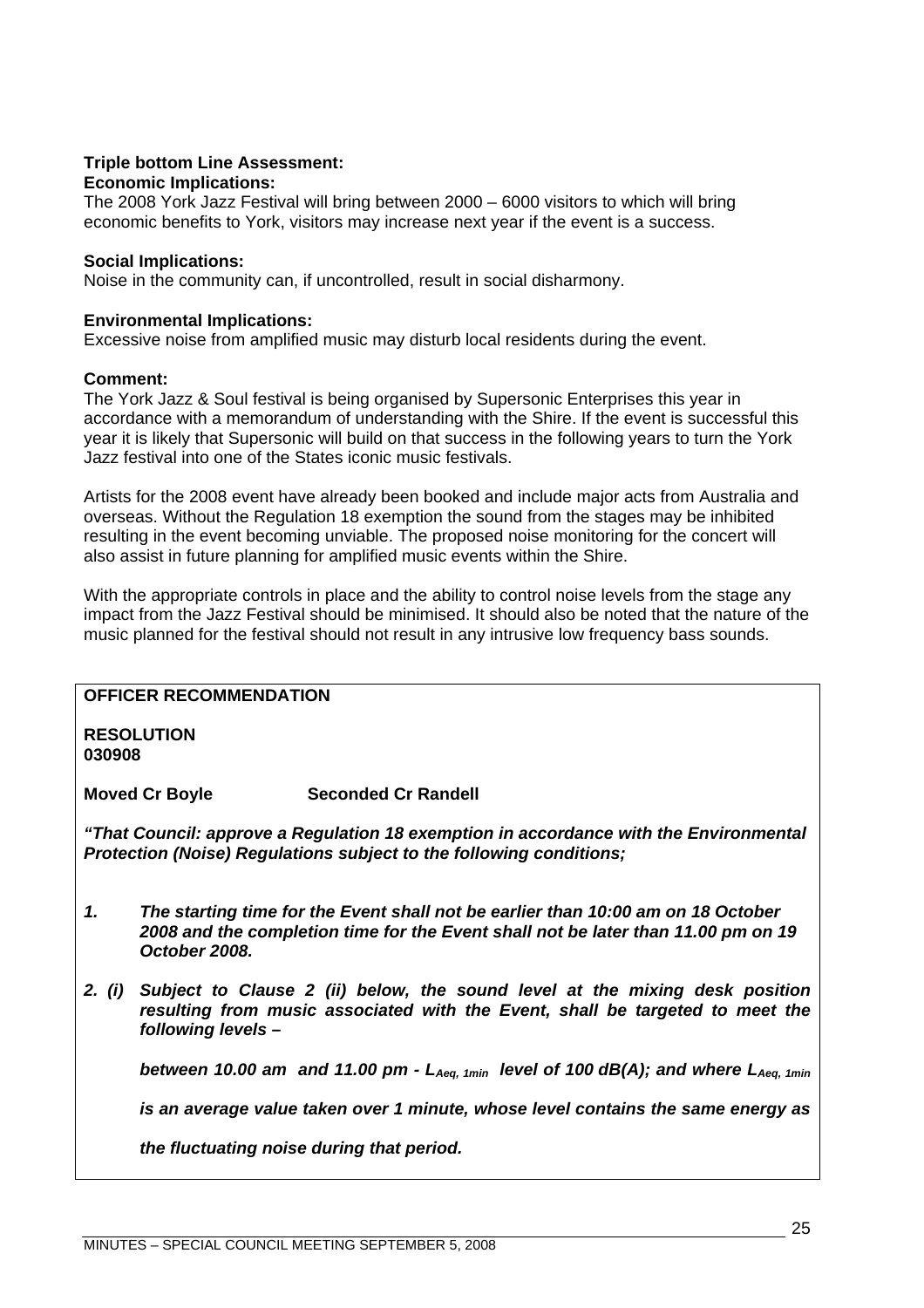*Note: The mixing desk for the stage is to be located no more than 30 metres from the front of the stage.* 

- *(ii) The target sound levels, specified in Clause 2 (i), may be exceeded, but for no more than three consecutive one-minute measurement periods and by no more than 5 dB(A).*
- *3. Monitoring of sound levels shall be carried out at the mixing desk position by the promoter using equipment that complies with Regulation 22 of the Environmental Protection (Noise) Regulations or approved by the Shire of York.*
- *4. Monitoring of sound levels in accordance with Clauses 2 (i) and 2 (ii), at a location specified in Clause 3, shall commence at 10:00 am on 18 October 2008 and shall continue whilst the stages are in operation until 11.00 pm on 19 October 2008.*
- *5. The public address systems used at the Event shall be operated so that the readings of sound levels recorded by the monitoring equipment do not exceed the sound levels referred to in Condition 2 herein (regardless of the accuracy of the monitoring equipment).*
- *6. Any direction to reduce the sound levels, including low frequency sound levels, generated by the public address systems used at the Event, by an authorised person appointed under section 88 of the Environmental Protection Act 1986 and employed by the Shire of York, shall be complied with forthwith.*

*CARRIED (4/1)*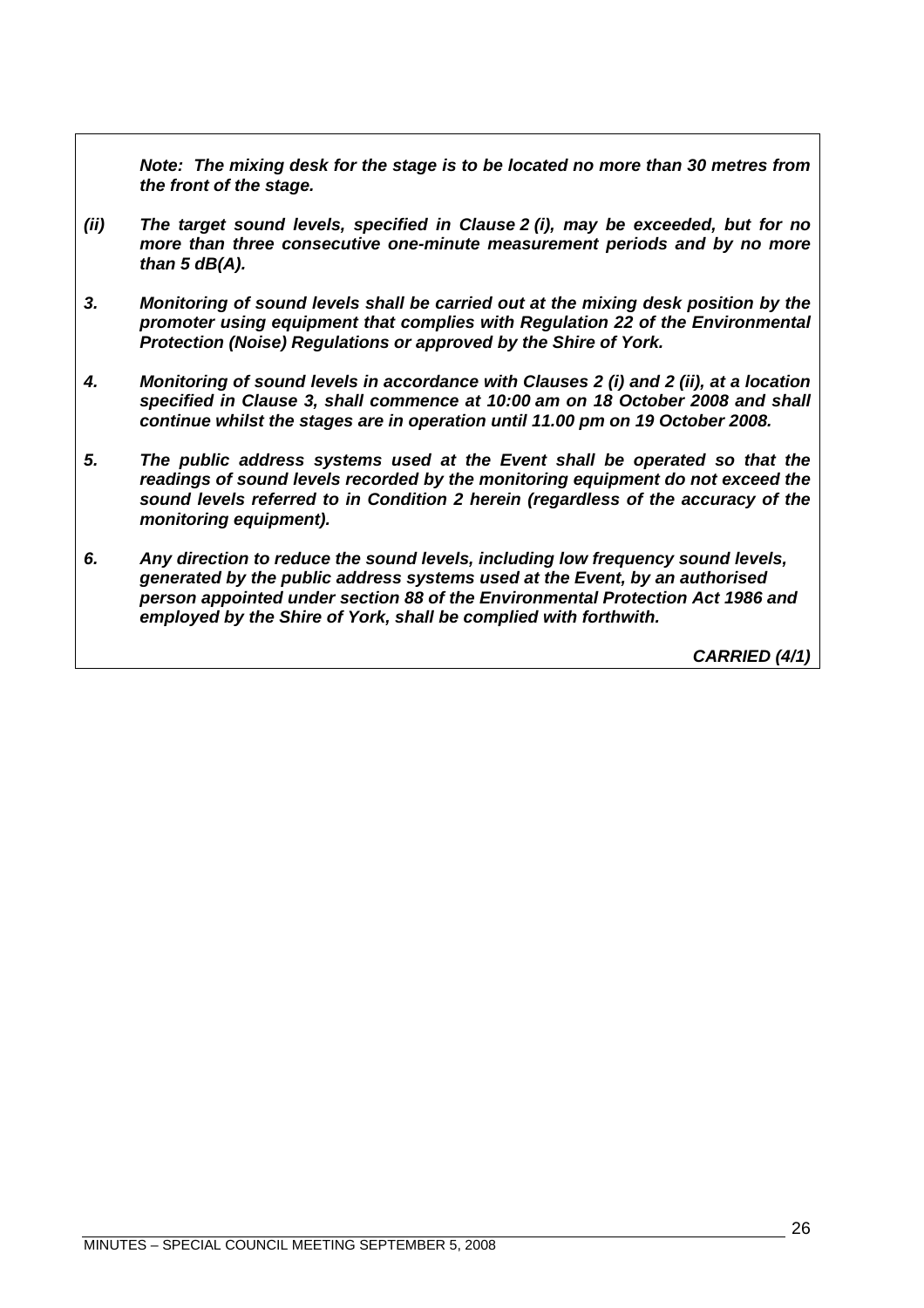# <span id="page-26-1"></span><span id="page-26-0"></span>**9.2 Administration Reports**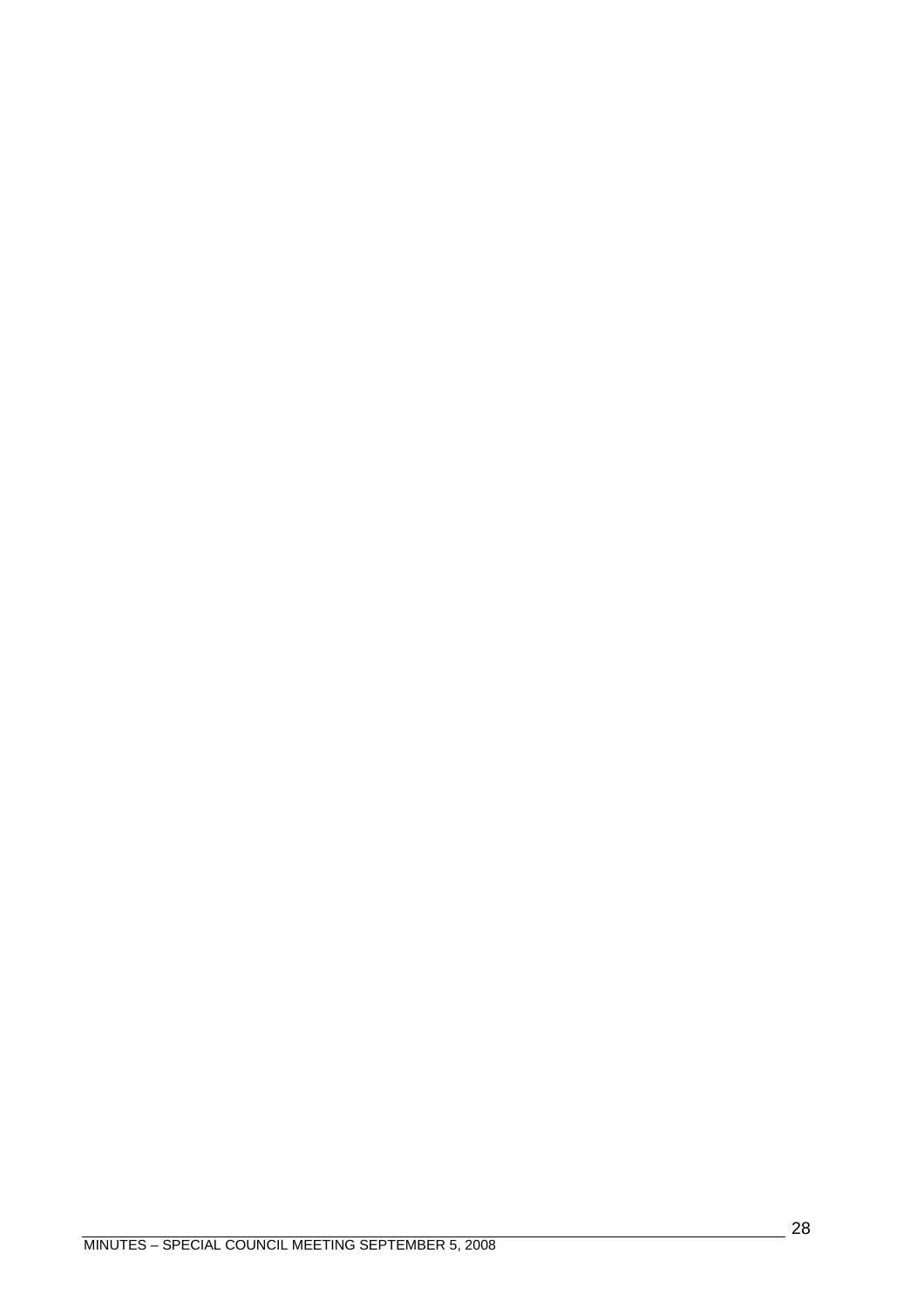# <span id="page-28-0"></span>**9. OFFICER'S REPORTS**

- **9.2 ADMINISTRATION REPORTS**
- <span id="page-28-1"></span>**9.2.1 Tender 02-0809 – SEAVROC Executive Officer**

| <b>OR.RDT.4.7</b>       |
|-------------------------|
| 5 September 2008        |
| 2 September 2008        |
| N/A                     |
| <b>SEAVROC</b>          |
| Ray Hooper, CEO         |
| Ray Hooper, CEO         |
| Nil                     |
| <b>Nil</b>              |
| <b>Tender Documents</b> |
|                         |

#### **Summary:**

The Shire of York on behalf of SEAVROC called tenders for an Executive Officer to provide management and administration services for a two (2) year period utilising funding from the Member Councils and the Department of Local Government and Regional Development.

#### **Background:**

SEAVROC is a grouping of the Shires of Beverley, Brookton, Cunderdin, Quairading and York formed in May 2005 to act collaboratively for resource sharing and service delivery to residents.

SEAVROC has been successful in obtaining grants at the federal and state levels in the areas of crime prevention, disability services, road analysis, emergency management and waste management.

The regional group has the objective to retain local identity and control through accountability to the local governments rather than forming a regional council controlled by the state.

At present the majority of secretarial and administration services for SEAVROC are provided by the Shire of York and the appointment of an Executive Officer will significantly reduce the workload.

The Shire of York needs to act as the holding agency for the funding and contributions as SEAVROC is not an incorporated body at this stage while amendments to the legislation are being considered.

#### **Consultation:**

- Department of Local Government and Regional Development
- Shire of Beverley, Brookton, Cunderdin and Quairading

#### **Statutory Environment:**

Local Government Act 1995 Section 3.57 and Local Government (Functions and General) Regulations Part 4.

# **Policy Implications:**

N/A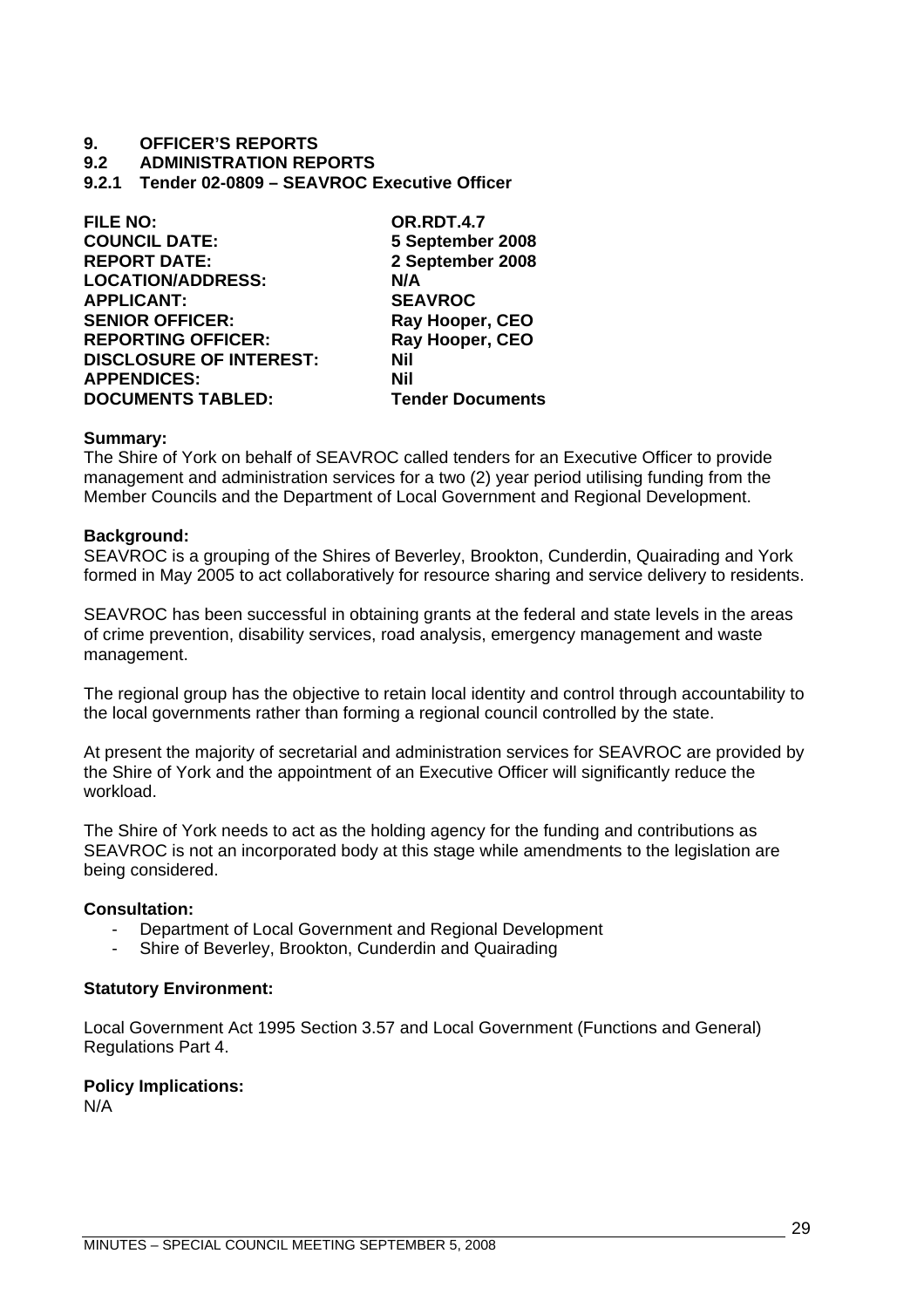#### **Financial Implications:**

A grant of \$195,000 has been provided by the Department of Local Government and Regional Development and contributions of \$40,000 from SEAVROC members will be made over the life of the project.

**Strategic Implications:**  Nil at this time.

**Voting Requirements: Absolute Majority Required: Yes** 

**Site Inspection: Site Inspection Undertaken: Not applicable** 

#### **Triple bottom Line Assessment:**

#### **Economic Implications:**

The project will develop business plans for resource sharing, contracted services and new projects which may benefit the local and regional economy.

#### **Social Implications:**

The SEAVROC project is based on retaining local autonomy and identity as an alternative to local government amalgamations while using collaborative effort for better service delivery to residents.

#### **Environmental Implications:**

Nil at this stage.

**Comment:** 

# **OFFICER RECOMMENDATION**

**RESOLUTION 040908** 

**Moved Cr Boyle Seconded Cr Fisher** 

*"That Council:* 

*Accept the tender from Dominic Carbone and Associates to provide management and administrative services to the SEAVROC Members through the Shire of York for a period of two (2) years at the tender price of \$194,408.00 (inclusive of GST)."* 

*CARRIED (5/0)*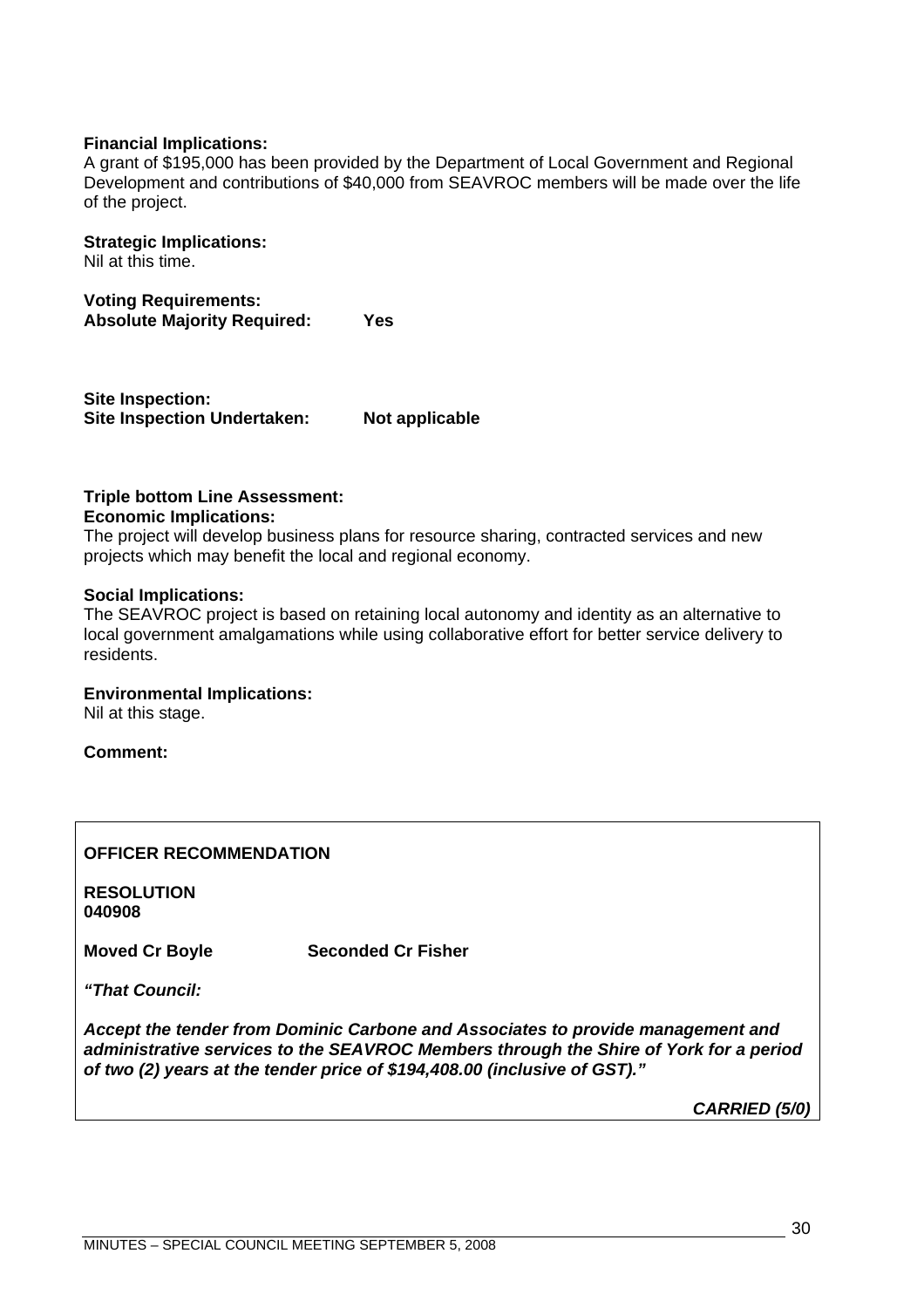# <span id="page-30-1"></span><span id="page-30-0"></span>**9.3 Finance Reports**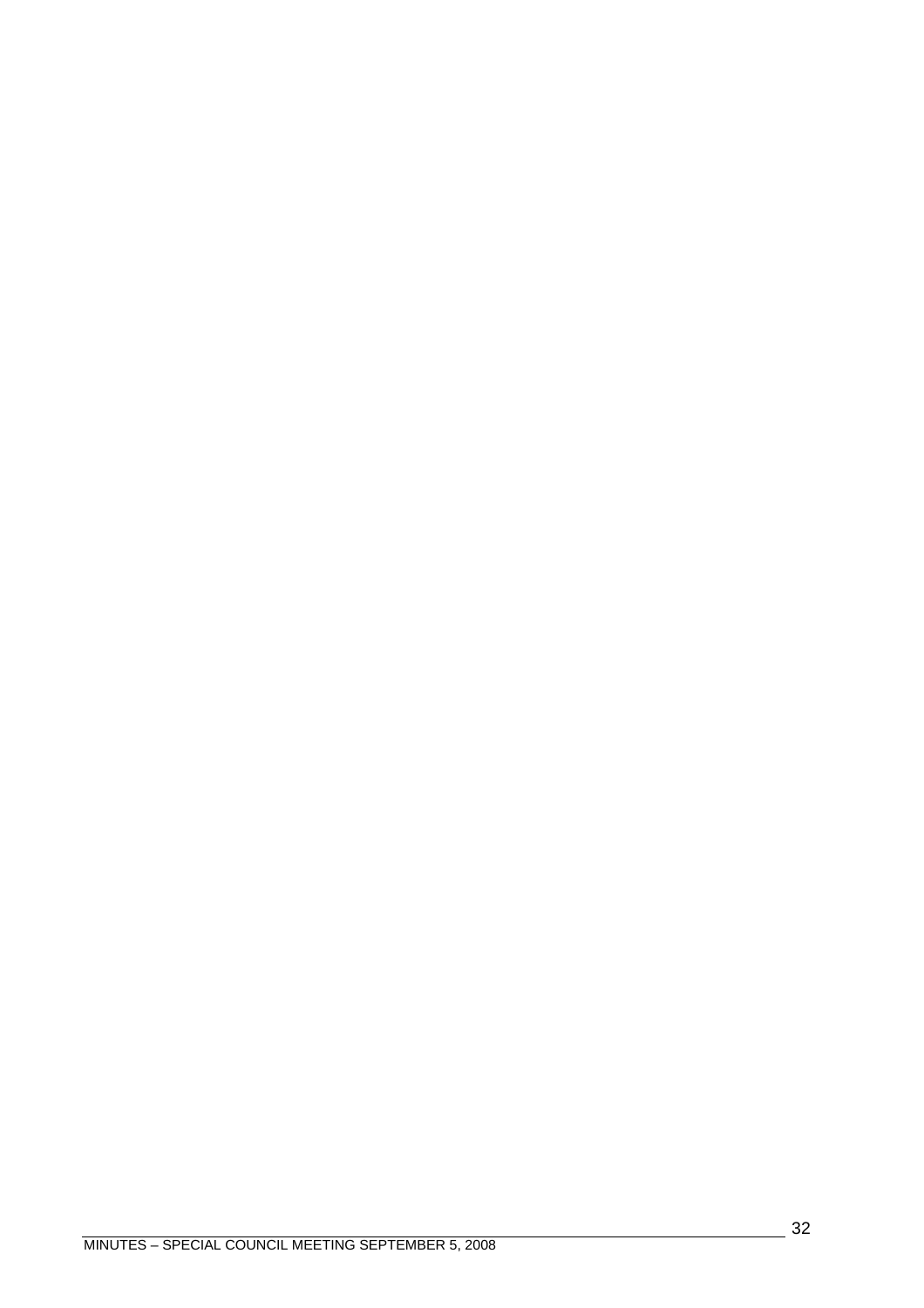<span id="page-32-1"></span><span id="page-32-0"></span>

| 9.    | <b>OFFICER'S REPORTS</b>               |
|-------|----------------------------------------|
| 9.3   | <b>FINANCE REPORTS</b>                 |
| 9.3.1 | <b>Adoption of Plan for the Future</b> |

| <b>FILE NO:</b>                |                                            |
|--------------------------------|--------------------------------------------|
| <b>COUNCIL DATE:</b>           | 5 <sup>th</sup> September 2008             |
| <b>REPORT DATE:</b>            | 3rd September 2008                         |
| <b>LOCATION/ADDRESS:</b>       | N/A                                        |
| <b>APPLICANT:</b>              | N/A                                        |
| <b>SENIOR OFFICER:</b>         | <b>Ray Hooper, Chief Executive Officer</b> |
| <b>REPORTING OFFICER:</b>      | <b>Graham Stanley, Deputy CEO</b>          |
| <b>DISCLOSURE OF INTEREST:</b> | Nil                                        |
| <b>APPENDICES:</b>             | Yes – Shire of York Plan for the Future    |
|                                | 2008/09 to 2011/12 (Under separate cover)  |
| <b>DOCUMENTS TABLED:</b>       | Nil                                        |

#### **Summary:**

Council is to consider adopting a Plan for the District in accordance with Section 5.56 of the Local Government Act 1995 and the Local Government (Administration) Regulations.

A local government is to make a plan for the future of its district in respect of the period specified in the plan (being at least 2 financial years). A plan for the future of a district is to set out the broad objectives of the local government for the period specified in the plan.

#### **Background:**

Legislative changes to the Local Government Act 1995 in 2005 require local governments to make plans for the future. Prior to that, local governments prepared Principal Activity Plans. This is the second time a Plan for the Future for the Shire of York has been prepared.

#### **Consultation:**

Availability of the Draft Shire of York Plan for the Future 2008/09 to 2011/12 was advertised in "The West Australian" on Saturday 2<sup>nd</sup> August 2008 seeking public comment and subsequently in the Avon Advocate and the August edition of Community Matters. Public submissions closed on Tuesday 19<sup>th</sup> August and only one submission was received.

#### **Statutory Environment:**

Local Government Act 1995 Section 5.56 and Local Government (Administration) Regulations 1996. Regulations 19C and 19D.

#### Regulation 19D states:

*"(1)After a plan for the future, or modifications to a plan, are adopted under regulation 19C the local government is to give local public notice in accordance with subsection (2).* 

- *(2) The local public notice is to contain* 
	- *(a) notification that* 
		- *(i) a plan for the future of the district has been adopted by the council and is to apply to the district for the period specified in the plan; and*
		- *(ii) details of where and when the plan may be inspected;*
- *or*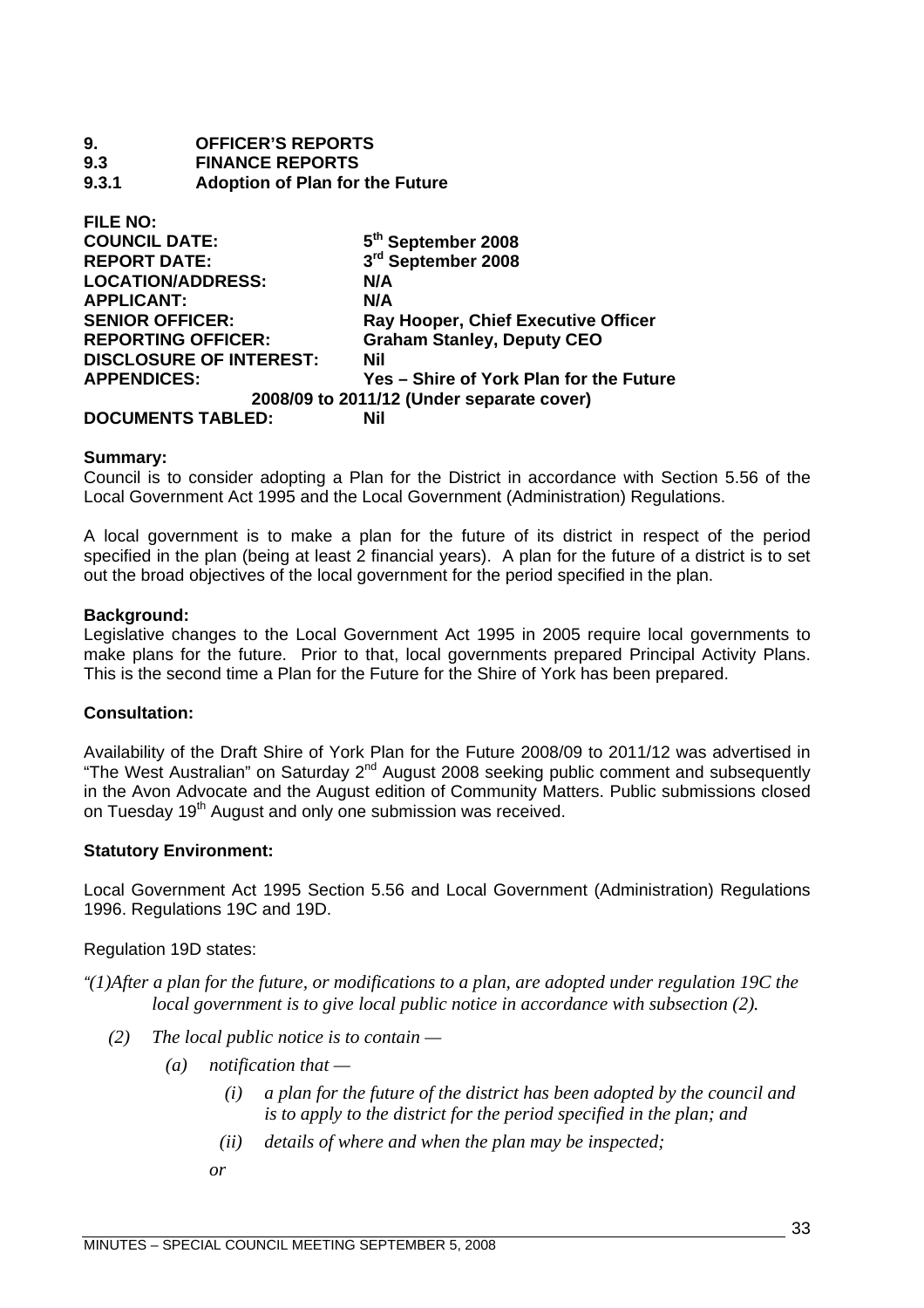- *(b) where a plan for the future of the district has been modified* 
	- *(i) notification that the modifications to the plan have been adopted by the council and the plan as modified is to apply to the district for a the period specified in the plan; and*
	- *(ii) details of where and when the modified plan may be inspected."*

#### **Policy Implications:**

Nil

#### **Financial Implications:**

The adoption of the Future Plan in itself does not have any financial implications to the Shire however it does outline Council's intentions for the coming 4 years. Implementation of the plan involves significant expenditures and revenues and the four year financial plan shows balanced budgets. Adoption of the plan does not commit Council to any expenditure as this is done through the budget process.

#### **Strategic Implications:**

The Future Plan outlines the strategic direction in which the Council is heading for the next four years however the plan is required to be reviewed at least every two years.

**Voting Requirements: Absolute Majority Required:** Yes

**Site Inspection: Site Inspection Undertaken:** Not applicable

**Triple bottom Line Assessment: Economic Implications:**  Nil

#### **Social Implications:**

The Plan for the Future provides the electors of York an outline on the future intentions of Council and provides a guideline to staff when framing future budgets.

**Environmental Implications:** 

Nil.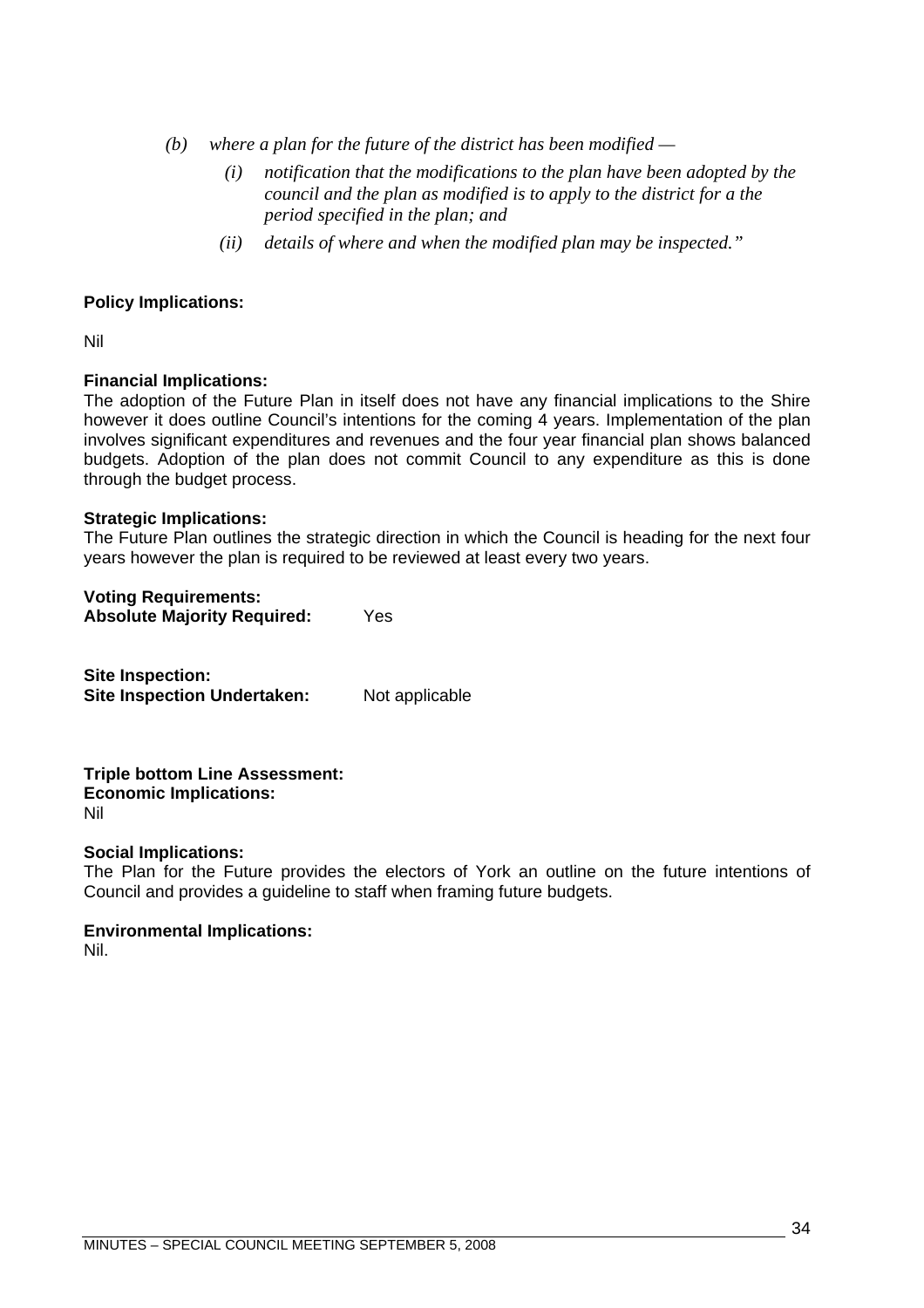# **Comment:**

In response to the single submission that was received and in the interests of providing more extensive information to residents the following information has been added to the plan that was advertised:

- 4 Year Rate Setting Statement
- Plan by Schedule
- Reserves Summary
- Loans Summary

Apart from providing additional information in the Plan for the Future the following changes have been made to the plan:

New Borrowings – addition of \$100,000 loan in 2008/09 to fund the construction of the Howick Street Car Park Toilets.

# **OFFICER RECOMMENDATION**

**RESOLUTION 050908** 

**Moved Cr Boyle Seconded Cr Randell** 

*"That Council:* 

*1. Resolves to adopt the modified Shire of York Plan for the Future 2008/2009 to 2011/2012 as presented; and* 

*2. Advertises that Council has adopted modifications to the previously advertised Shire of York Plan for The Future 2008/2009 to 2011/2012 applies for the financial years 2008/09 to 2011/2012 and copies of the modified plan are available for inspection at the Shire Office.* 

*CARRIED (4/1)*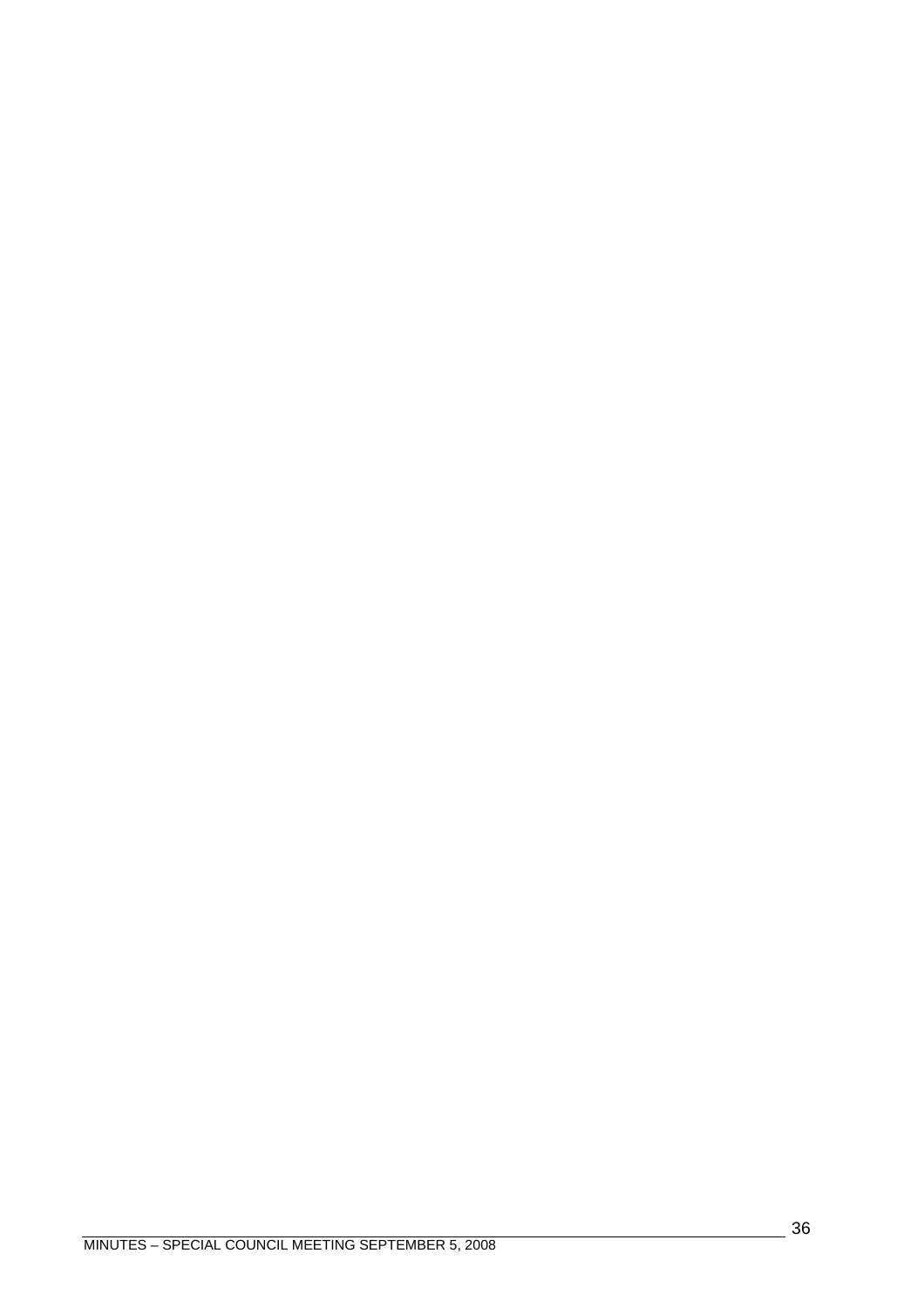#### <span id="page-36-0"></span>**9. OFFICER'S REPORTS 9.3 LATE REPORTS 9.3.2 2008/09 Annual Budget**

**FILE NO: FI.BUD0809 COUNCIL DATE:** 5<sup>th</sup> SEPTEMBER 2008<br>REPORT DATE: 2<sup>nd</sup> SEPTEMBER 2008 **LOCATION/ADDRESS: N/A APPLICANT: N/A SENIOR OFFICER: RAY HOOPER, CEO DISCLOSURE OF INTEREST: NIL APPENDICES: DRAFT BUDGET DOCUMENTS TABLED:** Nil

<span id="page-36-1"></span> $2<sup>nd</sup>$  SEPTEMBER 2008 **REPORTING OFFICER: GRAHAM STANLEY, DEPUTY CEO** 

#### **Background:**

#### **1. 2008/2009 MUNICIPAL BUDGET - INTRODUCTION**

The Shire of York 2008/2009 Annual Budget is hereby presented for consideration by the Council and residents and electors of the York Shire Council.

The Budget is presented as a "balanced" budget whereby income equals expenditure and as such any amendment, addition or deletion will need to be matched by a corresponding increase or decrease in income to be received during the course of the 2008/09 financial year.

In regards to the 2007/08 comparison figures presented with the Budget, it should be noted that these figures are estimates only and are still subject to various end of year adjustments and audit scrutiny. This said it is anticipated that any adjustments are likely to be of a minor nature.

In prioritising works and services for inclusion in the Budget, Staff was mindful of the following factors:

- The determined need for the project;
- Whether the project has previously been committed (particularly in relation to projects which require grant funding);
- Whether the project is the subject to ongoing negotiations that are considered most likely to be resolved in the forthcoming financial year;
- The cost of the project and possible funding sources;
- The need to ensure Staff are operating as efficiently and effectively as possible;
- The need to provide the Council with a sustainable financial position from which to lead and guide the next phase of development for the Shire.

When examining the Budget, and attempting to include or add projects not otherwise provided for, the Council and members of the public should be mindful of the following:

• Any increase in rates of 1% (relative to the 2006/07 total rates levied) equates to approximately \$26,836 in additional income.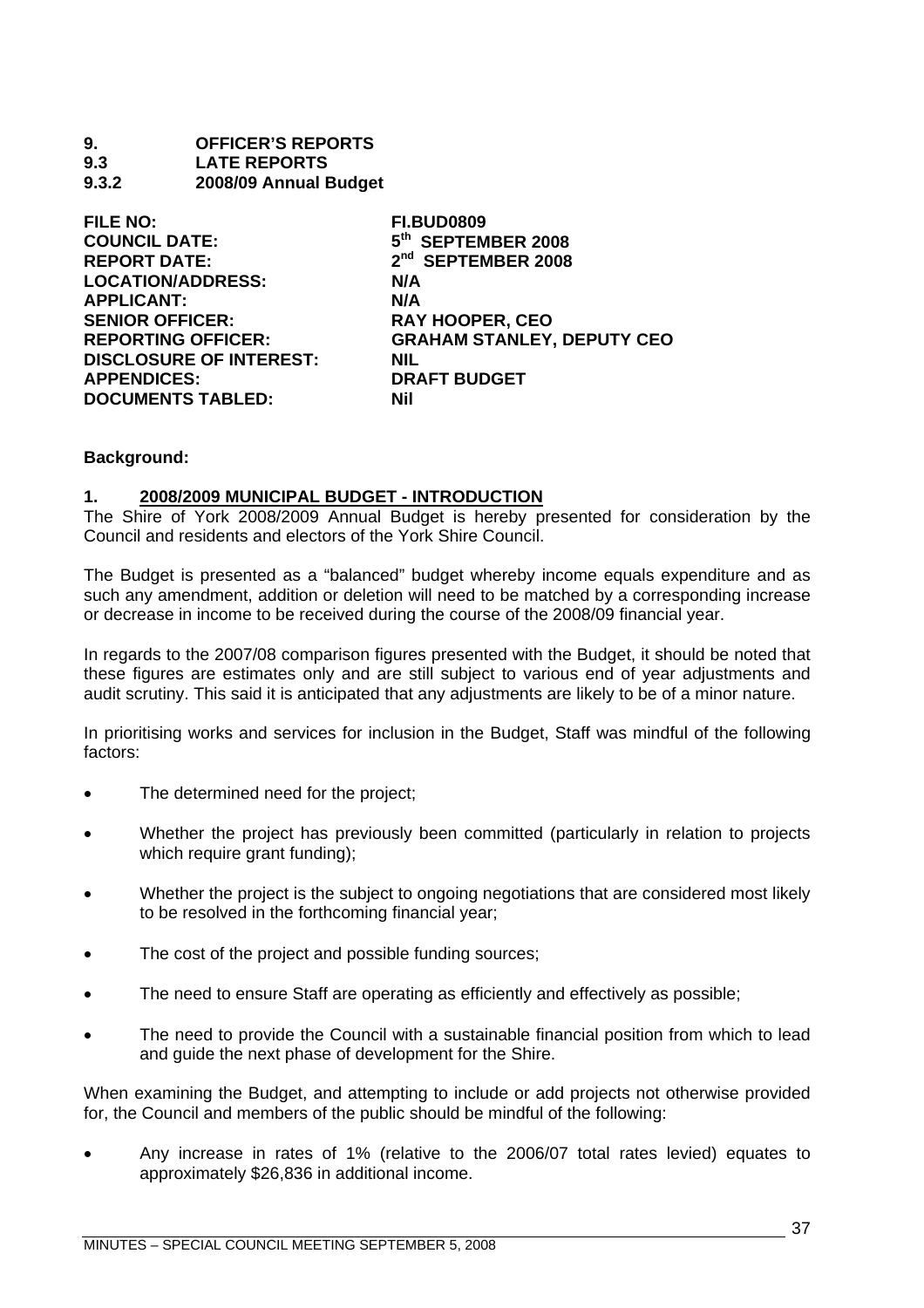- All salaries, wages and plant costs have been fully allocated, so that eliminating any project will result in a saving of the direct cost component of the project only, with salaries, wages and plant costs (or indirect costs) required to be reallocated elsewhere in the Budget.
- Council, either by Resolution or other means, has previously committed to many projects contained within the Budget.

Any members of the public, who have a query in regards to the Budget, are encouraged to contact the Deputy Chief Executive Officer.

# **2. 2007 / 2008 CARRIED FORWARD POSITION**

The Draft Annual Budget Papers provide for a carried forward surplus of \$565,736 from 2007/2008.

# **3. SCHEDULE OF FEES AND CHARGES**

Increases in fees and charges vary, with some Fees and Charges for the 2008/2009 year being unchanged, many being increased in line with the rates increase whilst hall hire fees have been increased to better reflect the substantial costs of running the building.

The Schedule of Fees and Charges for the 2008/2009 Financial Year is attached for Council's consideration as per the requirements of the Local Government Act, 1995 (as amended).

| <b>OFFICERS RECOMMENDATION</b> |                            |  |  |
|--------------------------------|----------------------------|--|--|
| <b>RESOLUTION</b><br>060908    |                            |  |  |
| <b>Moved Cr Randell</b>        | <b>Seconded Cr Walters</b> |  |  |
| "That Council:                 |                            |  |  |

*(1) Adopt the Schedule of Fees and Charges as included in the Draft Annual Budget, for the 2008/2009 Financial Year."* 

*CARRIED (5/0)*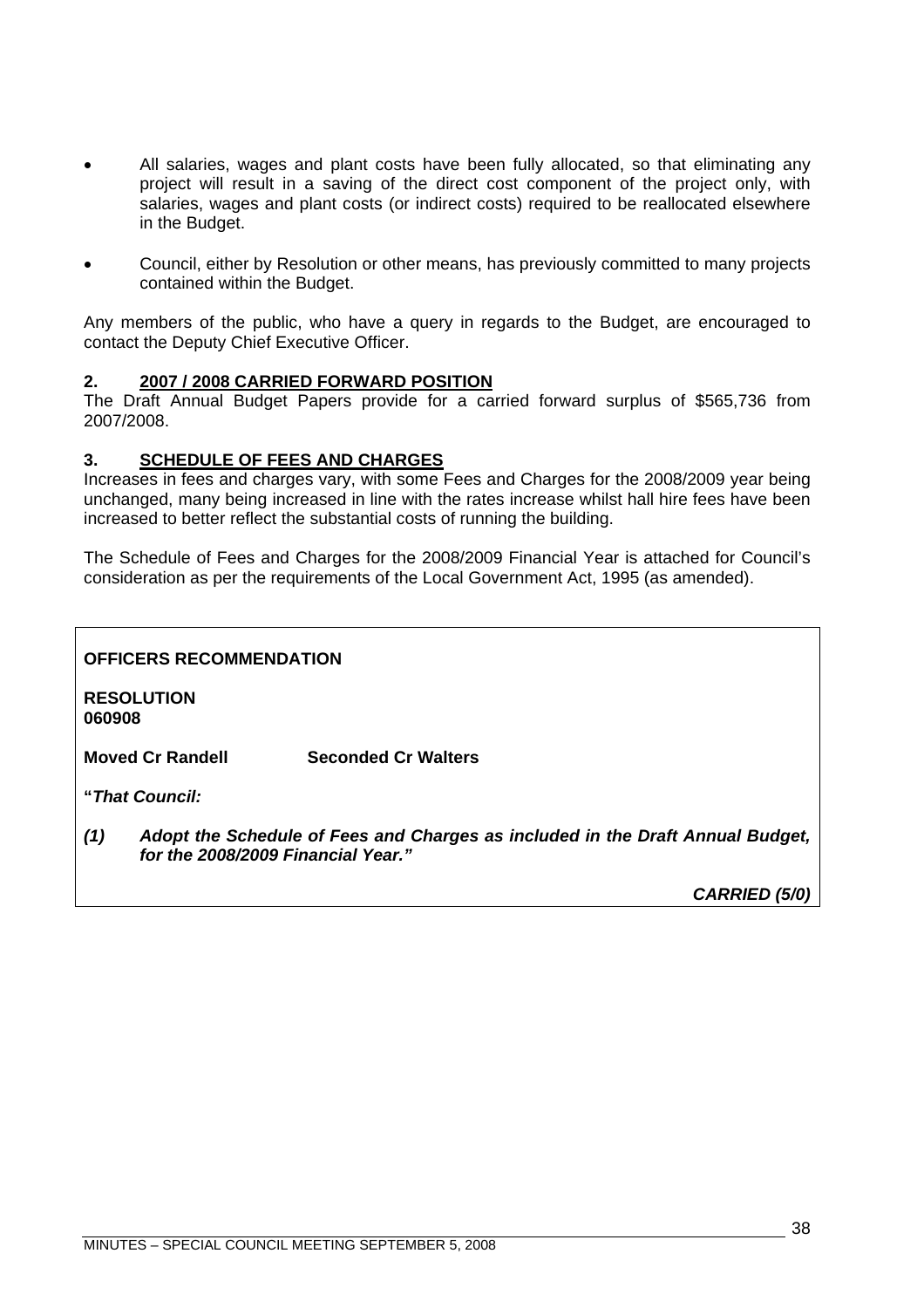# **4. LOANS AND SELF SUPPORTING LOAN INFORMATION**

As at the 30 June 2007, the Shire of York had the following loan commitments,

| <b>DESCRIPTION</b>  | <b>PRINCIPAL</b><br>O/S 1.7.2008 | <b>MATURITY</b> | <b>ANNUAL</b><br><b>REPAYMENTS</b> | <b>LOAN</b><br><b>NO</b> |  |
|---------------------|----------------------------------|-----------------|------------------------------------|--------------------------|--|
|                     |                                  |                 |                                    |                          |  |
| <b>Water Supply</b> | \$74,228.61                      | 1 Sept 2015     | \$12,940.30                        | 60                       |  |

Loan 60 – Buckingham Rd Water Supply is a Self Supporting loan with repayments to the WA Treasury recouped from landowners in the Buckingham Rd area as a result of an agreement for Council to underwrite the installation of scheme water.

The Municipal Budget provides for five new loans to be undertaken by Council as per the following:

| <b>DESCRIPTION</b>             | <b>PRINCIPAL</b> | <b>LOAN</b>   | <b>ANNUAL</b>     | <b>SELF</b>       |
|--------------------------------|------------------|---------------|-------------------|-------------------|
|                                |                  | <b>PERIOD</b> | <b>REPAYMENTS</b> | <b>SUPPORTING</b> |
| <b>Co-Location Facility</b>    | \$200,000        | 10 Years      | $$28,144$ (e)     | <b>NO</b>         |
| <b>Land Purchase</b>           | \$200,000        | 10 Years      | \$28,145(e)       | <b>NO</b>         |
| Bowling Club SSL -             | \$250,000        | 15 Years      | \$29,799(e)       | Yes               |
| <b>Synthetic Greens</b>        |                  |               |                   |                   |
| <b>Archives Facility</b>       | \$200,000        | 10 Years      | $$28,144$ (e)     | <b>NO</b>         |
| Public<br><b>Toilets</b><br>۰. | \$100,000        | 10 Years      | \$14,072(e)       | <b>NO</b>         |
| <b>Howick St Car Park</b>      |                  |               |                   |                   |
| <b>TOTAL</b>                   | \$900,000        |               | \$99,878          |                   |

The Co-location Facility loan complements grant funding to construct a new co-location facility. The loan for land purchase is to provide land for a dam to store storm water run-off from the CBH facility which will then be used to irrigate the town oval and parks. The Bowling Club loan is a contingency that has been requested by the York Bowling Club in case they are not successful in gaining sufficient grant funding to replace the existing grass greens with synthetic bowling greens. It is a fully self-supporting loan with the Bowling Club refunding the Shire for all loan repayments. With the exception of the loan for the land purchase it is envisaged that the new loans will not be established until the second half of the 2008/09 financial year with the first repayments being made during the 2009/10 financial year. One repayment of \$14,072 has been budgeted for the Land Purchase loan.

# **5. RESERVE FUND INFORMATION**

In addition to the usual Transfers to Reserve to reflect the interest that has been earned, the Municipal Budget provides for the following Transfers To and From Reserve,

|                                                |     |           |     | \$1,044,682 |
|------------------------------------------------|-----|-----------|-----|-------------|
| - Lots 2-6 Avon Tce & 13 Redmile               |     | \$318,182 |     | \$803,182   |
| - Lot 56 Lincoln Street                        | \$. | 90,000    |     |             |
| Proceeds sale of - Lots 299 & 301 Avon Tce     |     | \$395,000 |     |             |
| Land & Infrastructure Development Reserve -    |     |           |     |             |
| Community Bus Reserve - Transfer               |     |           | \$. | 1,500       |
| Plant Reserve - Transfer in Plant Depreciation |     |           |     | \$240,000   |
| 5.1 TRANSFERS TO RESERVE                       |     |           |     |             |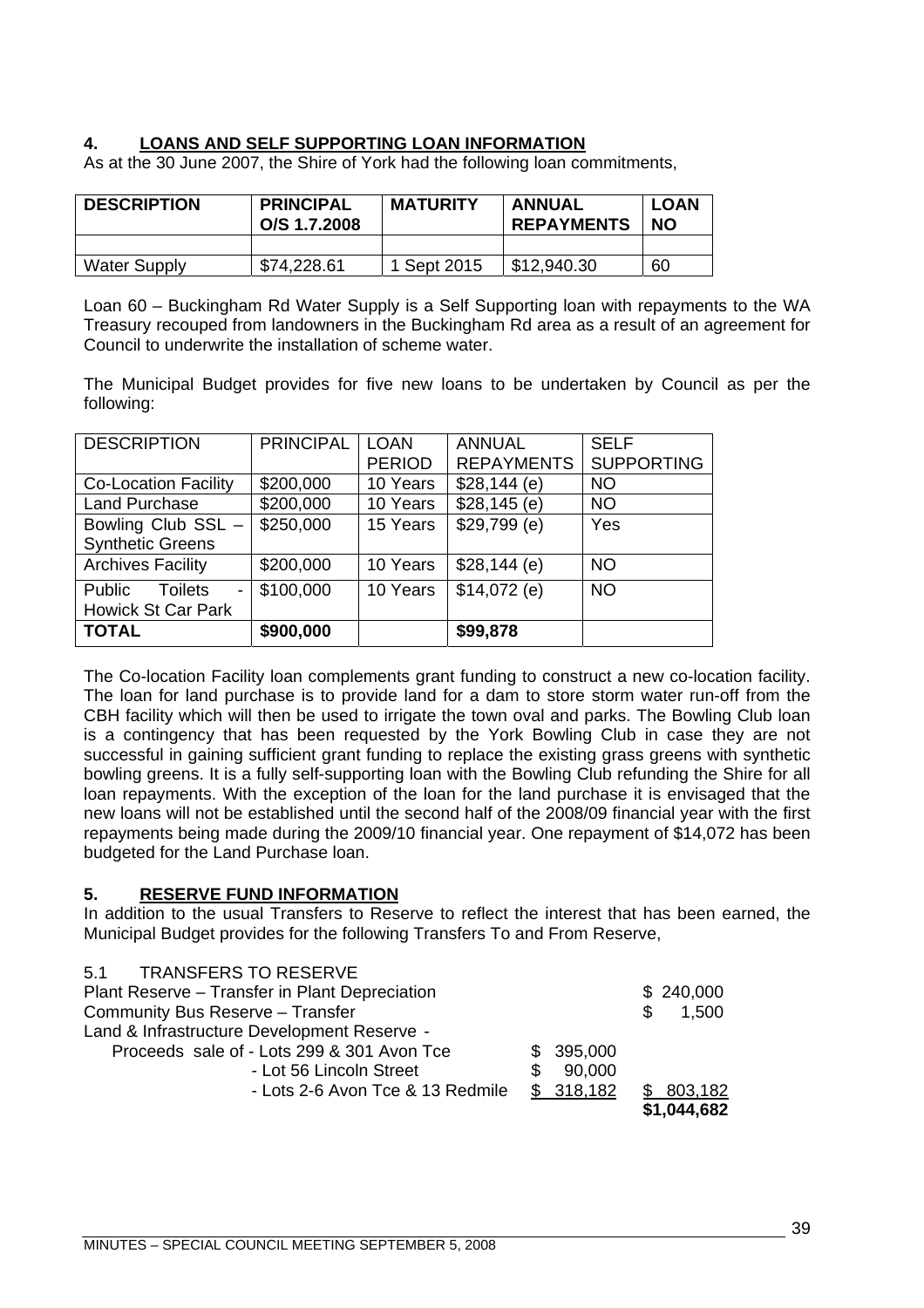| <b>TRANSFERS FROM RESERVE</b><br>5.2        |           |               |
|---------------------------------------------|-----------|---------------|
| Tied Funds Reserve - various unspent grants |           | \$<br>108,470 |
| <b>Strategic Planning</b>                   |           | \$<br>16,340  |
| Memorial Park upgrade                       |           | \$<br>15,000  |
| <b>Archives Reserve</b>                     |           | \$<br>35,000  |
| <b>Plant Reserve</b>                        |           | 260,380       |
| <b>Centennial Gardens Reserve</b>           |           | \$<br>3,525   |
| <b>Pioneer Memorial Lodge Reserve</b>       |           | \$<br>14,370  |
| <b>Greenhills Development</b>               |           | \$<br>18,000  |
| <b>Town Hall Development</b>                |           | \$<br>15,000  |
| <b>Residency Museum Reserve</b>             |           | \$<br>5,000   |
| <b>Youth Capital Works</b>                  |           | \$<br>20,000  |
| Land & Infrastructure Development           |           |               |
| <b>Construction of Staff Housing</b>        | \$75,000  |               |
| <b>Construction of Co-location Facility</b> | \$230,000 | \$305,000     |
|                                             |           | \$816,085     |

#### **6. RATING LEVELS**

The 2008/09 Municipal Budget has been prepared on the basis of a rates increase of 6.7% based on the total rates levied in the previous financial year. This rates increase represents an additional income of \$179,508 (over and above 2007/08 rating levels) and has been applied after careful consideration of the long-term financial position of the Council and the identified need to take a more proactive leadership role within the community. The increase mentioned above includes all of the growth experienced over the past 12 months so the effective increase is estimated to be around 5%. It is marginally above CPI however is below the assessed Local Government Price Index as computed by the Local Government Association of Western Australia.

| <b>OFFICERS RECOMMENDATION</b>                                   |                           |                   |                     |
|------------------------------------------------------------------|---------------------------|-------------------|---------------------|
| <b>RESOLUTION</b><br>070908                                      |                           |                   |                     |
| <b>Moved Cr Boyle</b>                                            | <b>Seconded Cr Fisher</b> |                   |                     |
| "That Council:                                                   |                           |                   |                     |
| Adopt the following rating levels for the 2007/08 Financial Year |                           |                   |                     |
|                                                                  |                           | <b>Rate in \$</b> | <b>Minimum Rate</b> |
| <b>Gross Rental Value Properties</b>                             |                           | .104986           | \$700               |
| <b>Unimproved Value Properties</b>                               |                           | .006437           | \$820               |
|                                                                  |                           |                   |                     |
|                                                                  |                           |                   | <b>CARRIED (5/0</b> |

٦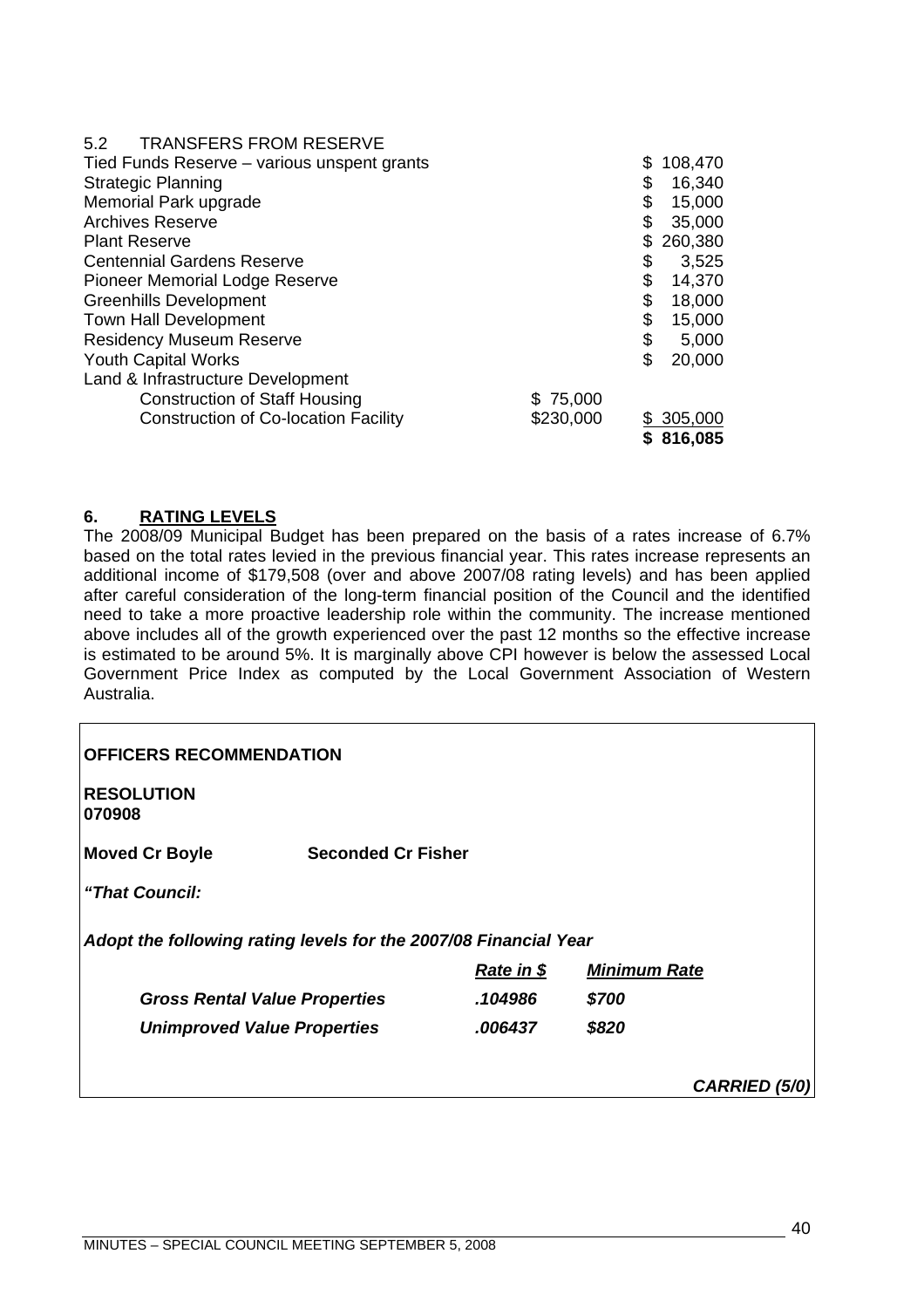# **7. RATING MATTERS**

# 7.1 MOVEMENTS IN VALUATIONS

For the 2008/2009 rating year, Council has received a new Unimproved Valuation (UV) roll. This roll has provided for an increase in total UV rated properties of 21%. This increase was in effect "factored back" by a corresponding decrease in the value of the Rate in the Dollar. Due to the uneven nature of the increased valuations some rates assessments may increase by more than the overall rates increase whilst other assessments may decrease by less than the budgeted increase. In some cases some assessments will actually be lower than last year rates

A new Gross Rental Valuation (GRV) roll came into effect in 2007/08 and these values have remained effective for 2008/09. This is because GRV's are only updated every 5 years.

# 7.2 RECOVERY OF LONG TERM RATES DEBTORS

An allocation of \$55,000 has been included in the Municipal Budget as a contingency to write off long-term debts that remain outstanding.

# 7.3 OTHER RATING MATTERS

Other Rating Matters that require consideration by Council at the Special Meeting are as follows:

- Penalty interest that is to be applied for payments received after the due date. At present, a rate of 11% per annum, charged daily, is applied, which is the maximum prescribed by the Local Government Act, 1995 (As Amended).
- The Administration Charge that is to be applied to those property owners who elect to pay the instalment options offered by Council. At present, a charge of \$8.00 per instalment is applied, which is the maximum charge prescribed by the Local Government Act, 1995 (As Amended).
- The level of interest to be applied to property owners who choose to pay the instalment options offered by Council, to reflect the loss of investment income to Council in allowing owners to pay the rates levy over an extended period of time. The rate currently charged by Council is 5.5% per annum (charged daily), which is the maximum amount prescribed under the Local Government Act, 1995 (As Amended).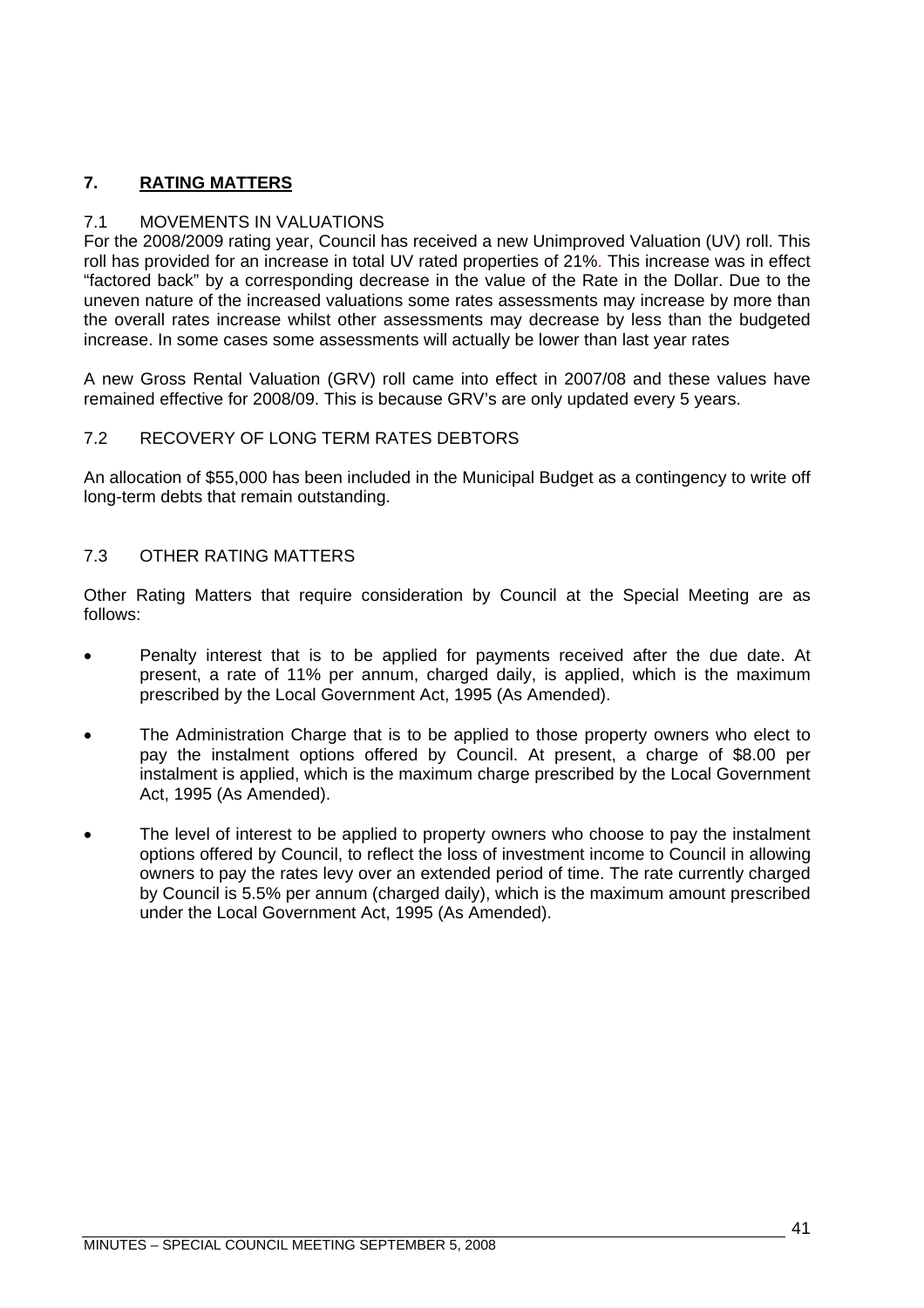# **OFFICER RECOMMENDATION**

**RESOLUTION 080908** 

**Moved Cr Randell Seconded Cr Boyle** 

*"That Council adopt the following:* 

- *1 Penalty interest of 11% per annum, charged daily, be applied to all outstanding rate assessments;*
- *2 An administration charge of \$8.00 per instalment be applied to those assessments who elect to pay any of the instalment options offered by Council, and further, any owner who wishes to negotiate alternative instalment payments, be charged a flat fee of \$24.00;*
- *3 An interest rate of 5.5% per annum be charged daily and applied to those assessments that elect to pay any of the instalment options offered by Council, to reflect the loss of investment income to Council by offering the instalment scheme."*

*CARRIED (5/0)*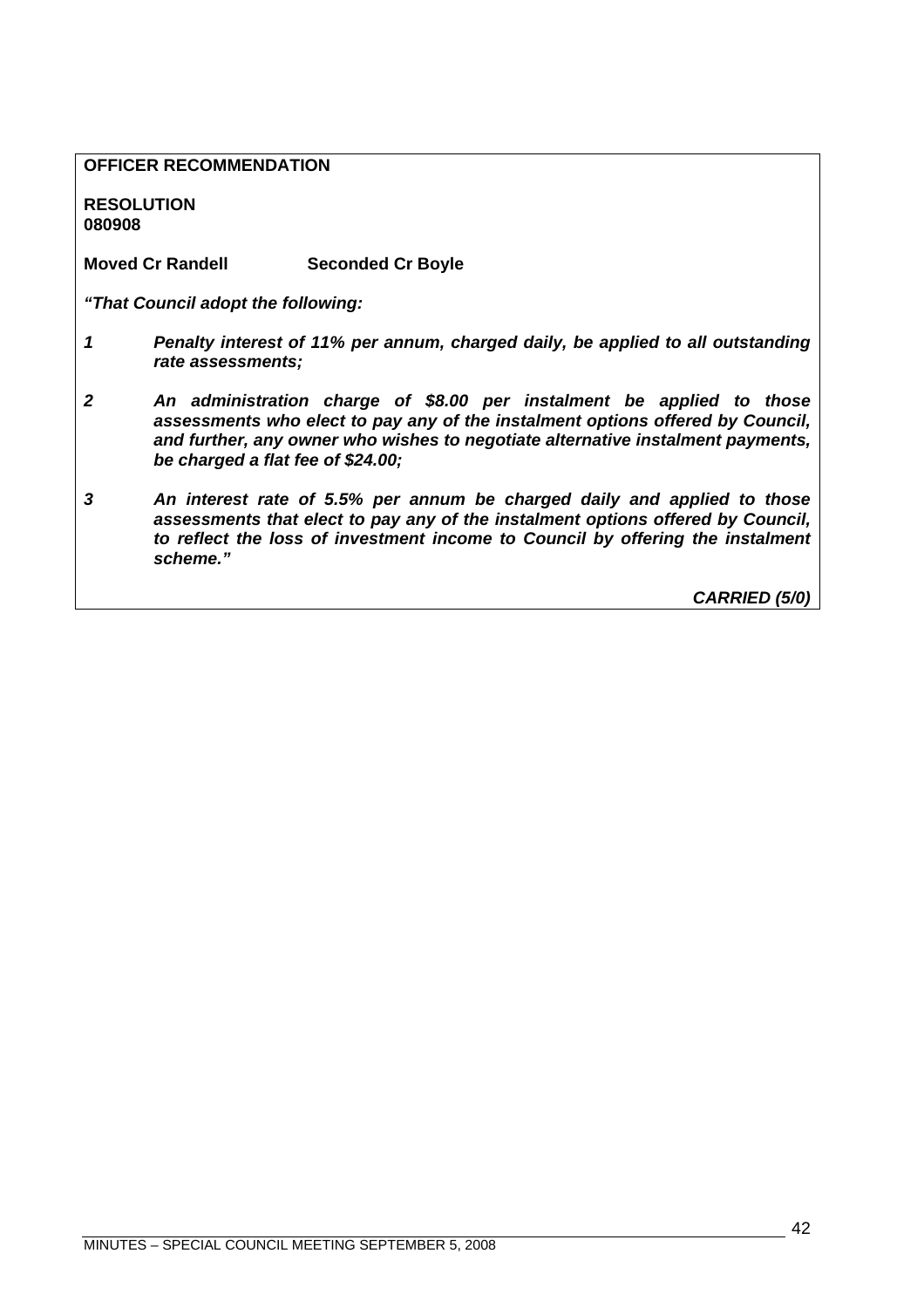# **8. ROADS**

Details of the proposed Road Programme for 2008/09 are as follows:

# **WORKS PROGAMME 2008/09**

| <b>REGIONAL ROADS</b> |                              |            |
|-----------------------|------------------------------|------------|
| York-Tammin           | Widen Seal                   | 215,814.00 |
| Spencers Brook Road   | Final Seal & Widened section | 120,087.00 |
|                       |                              | 335,901.00 |

| <b>BLACK SPOT FUNDING</b> |                                |            |
|---------------------------|--------------------------------|------------|
| York-Tammin               | Realign Mannavale Intersection | 66,000.00  |
| Mokine Road               | <b>Boyercutty T-Junction</b>   | 57,000.00  |
| Quellington Rd            | Realign Mannavale Intersection | 57,000.00  |
|                           |                                | 180,000.00 |

| <b>TOWNSITES</b>    |                              |            |
|---------------------|------------------------------|------------|
| <b>York Streets</b> | Upgrades, Reseals & Drainage | 90,000.00  |
| York                | Footpaths                    | 50,000.00  |
| Avon Terrace        | <b>Mainstreet Projects</b>   | 58,000.00  |
| Kauring             | Penny Street - Seal          | 30,113.00  |
|                     |                              | 228,113.00 |

| <b>OTHER EXPENDITURE</b>        |                            |            |
|---------------------------------|----------------------------|------------|
| <b>Street Lights</b>            | <b>Operating Costs</b>     | 40,000.00  |
|                                 | Matching Funds (50%        |            |
| <b>Subdivision Development</b>  | Developer)                 | 60,000.00  |
| ILI Slip Lane - Top Beverley Rd | Full contribution from ILI | 128,000.00 |
| <b>Weed Control</b>             | Various Roads              | 20,000.00  |
|                                 |                            | 248,000.00 |

| <b>MAINTENANCE</b> |                            |            |
|--------------------|----------------------------|------------|
| Various Roads      | <b>General Maintenance</b> | 400,000.00 |
| Various Roads      | <b>Bridge Maintenance</b>  | 20,000.00  |
| Various Roads      | Verge Clearing             | 80,000.00  |
|                    |                            | 500,000.00 |

| <b>BRIDGES</b>              |                                    |            |
|-----------------------------|------------------------------------|------------|
| Bridge #4152 Mannavale Rd   | <b>Reinforced Concrete Overlay</b> | 272,000.00 |
| Bridge #4153 Qualen West Rd | <b>Reinforced Concrete Overlay</b> | 234,000.00 |
| Bridge #4154 Spencers Brook |                                    |            |
| Rd                          | <b>Substructure Repairs</b>        | 8,000.00   |
|                             |                                    | 514,000.00 |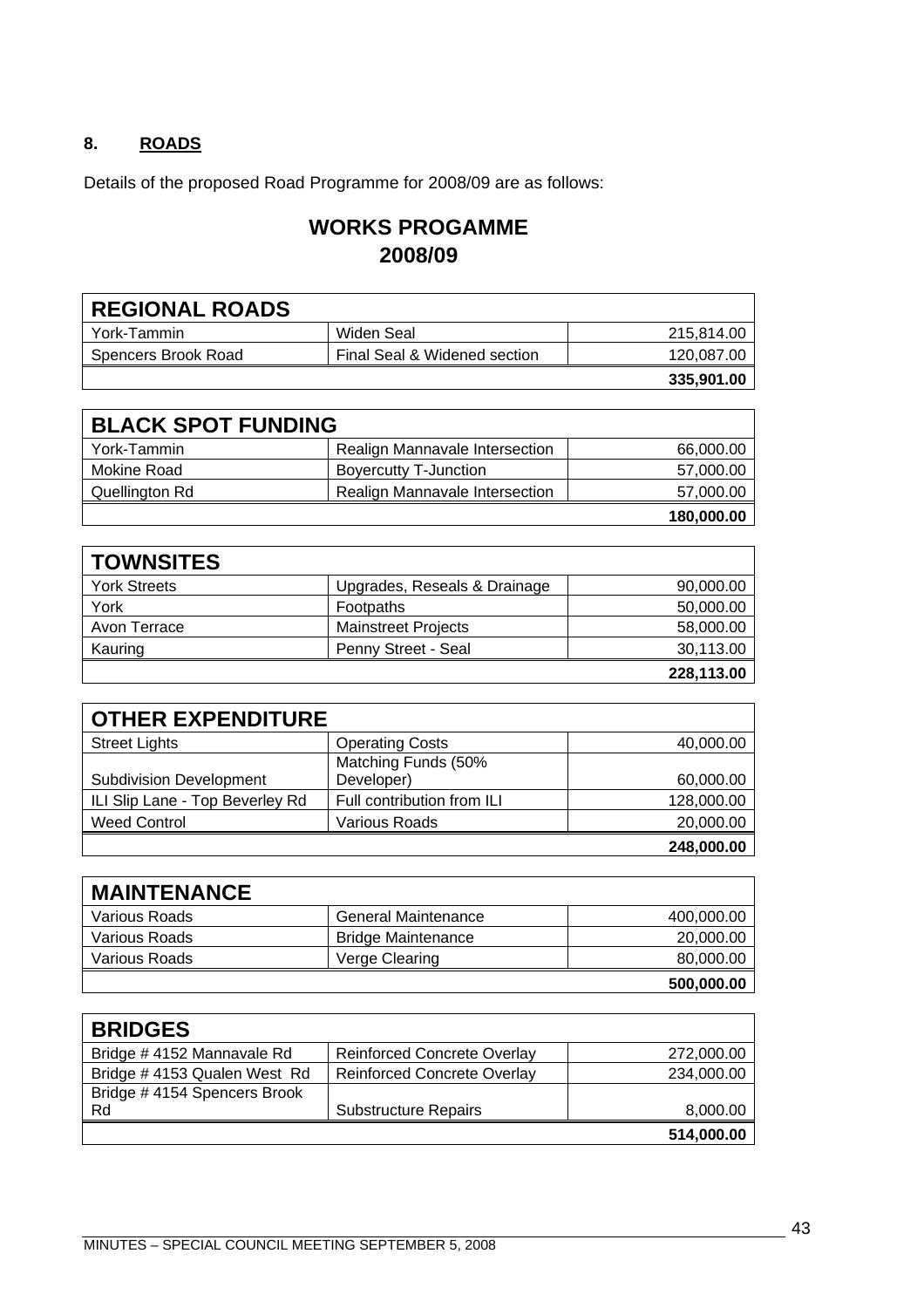| <b>ROADS TO RECOVERY</b> |                                     |            |
|--------------------------|-------------------------------------|------------|
| <b>Top Beverley Road</b> | Widen Seal                          | 80,547.00  |
| Quellington Road         | <b>Final Seal</b>                   | 30,000.00  |
| Avon Terrace             | Repair failures, kerbing & drainage | 40,000.00  |
| Doodenanning Road        | Widen & Seal                        | 54,369.00  |
| <b>Bogling Road</b>      | Clear, Widen, Gravel                | 17,000.00  |
| Mokine Road              | <b>Final Seal</b>                   | 27,620.00  |
|                          |                                     | 249,536.00 |

| <b>ROAD CONSTRUCTION - MUNICIPAL</b> |                          |            |
|--------------------------------------|--------------------------|------------|
| <b>Talbot Road</b>                   | Shoulder Upgrade         | 60,000.00  |
| Sees Road                            | Prepare for Seal (1.4km) | 60,163.00  |
| Leeming Road                         | Gravel                   | 10,450.00  |
| Mackie Road                          | Gravel                   | 30,000.00  |
| <b>Talbot Hall Road</b>              | Clear, Widen & Gravel    | 30,000.00  |
| Warding                              | Clear & Gravel           | 30,000.00  |
| Ashworth                             | <b>Extend Seal</b>       | 50,000.00  |
| Quonamining                          | Clear & Gravel           | 30,000.00  |
| Flea Pool                            | Clear & Form             | 15,000.00  |
| <b>Buckingham</b>                    | Reseal                   | 42,000.00  |
| Qualen West                          | Shoulder Upgrade         | 42,924.00  |
| <b>Knotts Road</b>                   | Reconstruct & Seal       | 40,000.00  |
| <b>Cubbine Road</b>                  | Reseal                   | 7,000.00   |
| <b>Cameron Road</b>                  | Clear & Gravel           | 14,000.00  |
| Ovens Road                           | Gravel                   | 28,000.00  |
| <b>Greenhills South Road</b>         | Gravel                   | 22,000.00  |
| <b>Attfield Road</b>                 | Reconstruction           | 28,000.00  |
|                                      |                          | 539,537.00 |

| <b>SUMMARY OF CONSTRUCTION - CAPITAL WORKS</b> |              |  |
|------------------------------------------------|--------------|--|
| <b>Bridges</b>                                 | 514,000.00   |  |
| Roads to Recovery                              | 249,536.00   |  |
| <b>Regional Roads</b>                          | 335,901.00   |  |
| <b>Black Spot Programme</b>                    | 180,000.00   |  |
| <b>Townsites</b>                               | 228,113.00   |  |
| <b>Subdivision Development</b>                 | 60,000.00    |  |
| Road Construction - Municipal                  | 667,537.00   |  |
|                                                | 2,235,087.00 |  |

| SUMMARY OF MAINTENANCE - OPERATING EXPENDITURE |            |
|------------------------------------------------|------------|
| Maintenance as Per Programme                   | 500.000.00 |
| Other - Street Lights & Weeds                  | 60,000.00  |
|                                                | 560,000.00 |

**TOTAL 2,795,087.00**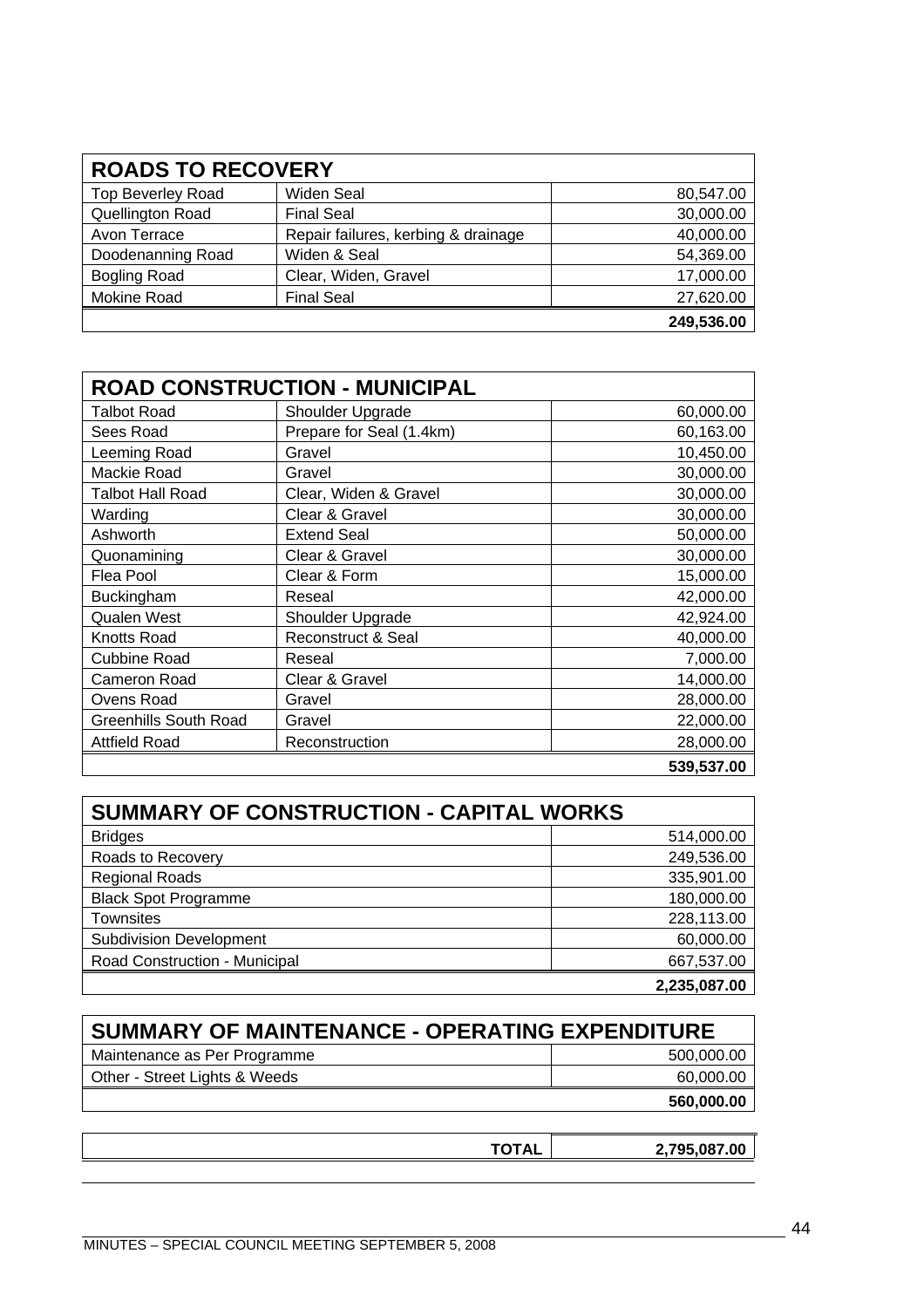| <b>EXPENDITURE SUMMARY</b>    |              |
|-------------------------------|--------------|
| <b>Regional Roads</b>         | 335,901.00   |
| Roads to Recovery             | 249,536.00   |
| <b>Black Spot Programme</b>   | 180,000.00   |
| <b>Bridges</b>                | 514,000.00   |
| <b>Townsites</b>              | 228,113.00   |
| <b>Other Expenditure</b>      | 248,000.00   |
| Road Maintenance              | 500,000.00   |
| <b>Municipal Construction</b> | 539,537.00   |
|                               | 2,795,087.00 |

| <b>REVENUE SUMMARY</b>          |                       |              |
|---------------------------------|-----------------------|--------------|
| Roads to Recovery               |                       | 247,229.00   |
| <b>R2R from Reserve</b>         |                       | 2,307.00     |
| <b>Regional Roads</b>           | <b>Direct Grant</b>   | 85,611.00    |
|                                 | <b>Specific Grant</b> | 223,914.00   |
| <b>Black Spot Programme</b>     | <b>Specific Grant</b> | 120,000.00   |
| <b>Grants Commission</b>        | Roads                 | 514,954.00   |
|                                 | <b>Bridges</b>        | 514,000.00   |
| <b>Developers Contributions</b> |                       | 158,000.00   |
| <b>Street Lighting Subsidy</b>  |                       | 3,200.00     |
| <b>Municipal Funds</b>          |                       | 925,872.00   |
|                                 |                       | 2,795,087.00 |

# **9. ADOPTION OF THE 2008/2009 MUNICIPAL BUDGET**

#### **OFFICER RECOMMENDATION**

**RESOLUTION 090908** 

**Moved Cr Boyle Seconded Cr Walters** 

*"That Council:* 

*Adopt the 2008/2009 Municipal Budget, as presented, in accordance with Section 6.2 of the Local Government Act, 1995 (as amended).* 

*CARRIED (5/0)*